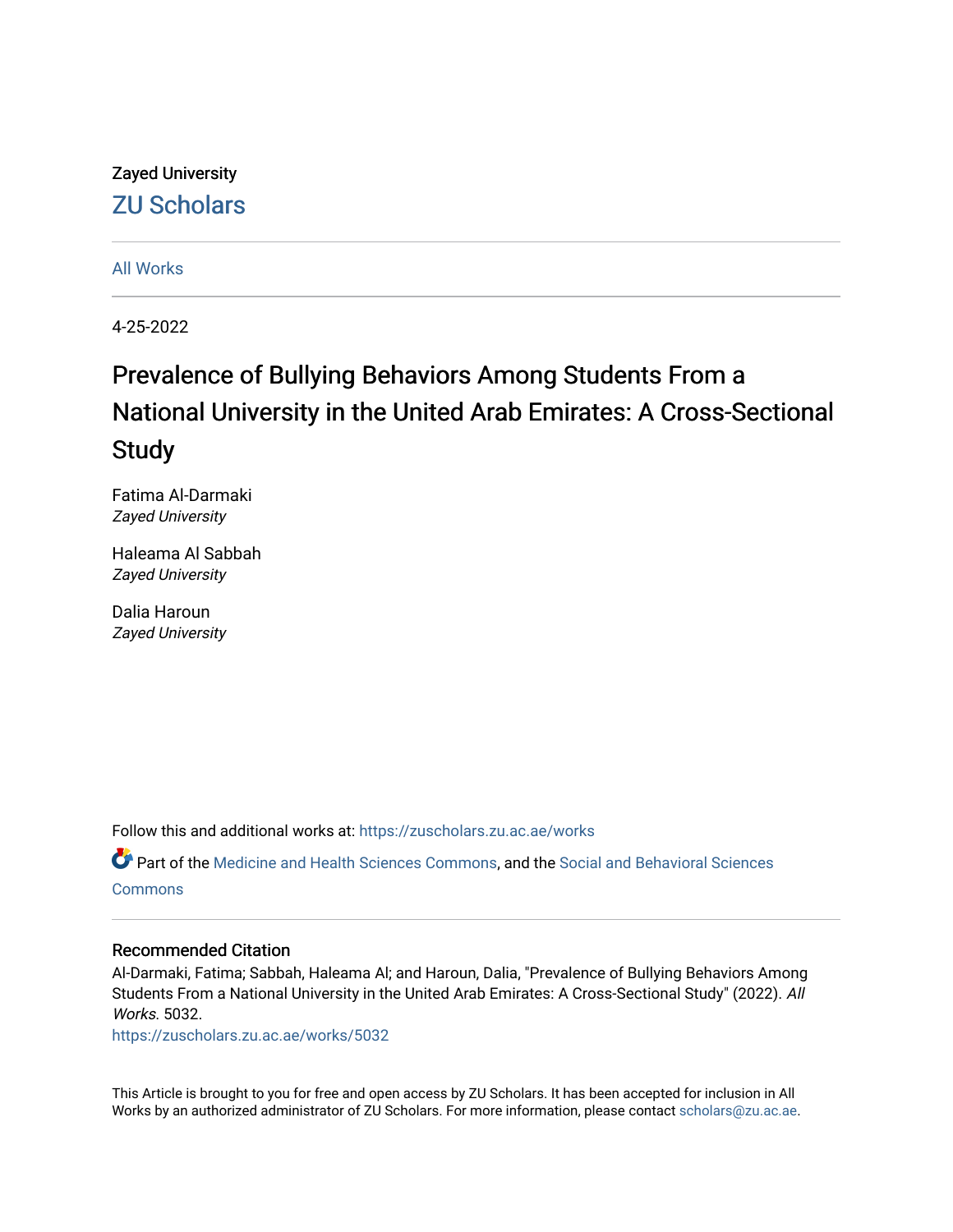

# [Prevalence of Bullying Behaviors](https://www.frontiersin.org/articles/10.3389/fpsyg.2022.768305/full)  [Among Students From a National](https://www.frontiersin.org/articles/10.3389/fpsyg.2022.768305/full)  [University in the](https://www.frontiersin.org/articles/10.3389/fpsyg.2022.768305/full)  [United Arab Emirates: A](https://www.frontiersin.org/articles/10.3389/fpsyg.2022.768305/full)  [Cross-Sectional Study](https://www.frontiersin.org/articles/10.3389/fpsyg.2022.768305/full)

#### *Fatima Al-Darmaki1 \*† , Haleama Al Sabbah2 \*† and Dalia Haroun2*

*1Department of Psychology, College of Natural and Health Sciences, Zayed University, Abu Dhabi, United Arab Emirates, 2Department of Health Sciences, College of Natural and Health Sciences, Zayed University, Dubai, United Arab Emirates*

#### **OPEN ACCESS**

#### *Edited by:*

*Jayadevan Sreedharan, Gulf Medical University, United Arab Emirates*

#### *Reviewed by:*

*Marta Angélica Iossi Silva, University of São Paulo Ribeirão Preto, Brazil John Mark R. Asio, Gordon College, Philippines*

#### *\*Correspondence:*

*Fatima Al-Darmaki [fatima.aldarmaki@zu.ac.ae](mailto:fatima.aldarmaki@zu.ac.ae) Haleama Al Sabbah [haleemah.alsabah@zu.ac.ae](mailto:haleemah.alsabah@zu.ac.ae)*

*† These authors have contributed equally to this work and share first authorship*

#### *Specialty section:*

*This article was submitted to Health Psychology, a section of the journal Frontiers in Psychology*

*Received: 31 August 2021 Accepted: 28 March 2022 Published: 25 April 2022*

#### *Citation:*

*Al-Darmaki F, Al Sabbah H and Haroun D (2022) Prevalence of Bullying Behaviors Among Students From a National University in the United Arab Emirates: A Cross-Sectional Study. Front. Psychol. 13:768305. [doi: 10.3389/fpsyg.2022.768305](https://doi.org/10.3389/fpsyg.2022.768305)* **Background:** This study aims to investigate bullying behaviors among college students at one of the national universities in UAE, and also to examine the psychological characteristics of those who were exposed to, or have experienced bullying.

Methods: A cross-sectional study was conducted on 839 undergraduate students at one of the national universities in the UAE. Students from all colleges participated in this study and were selected by using stratified random sampling. Participants completed a bullying survey designed for the study, in addition to three psychological measures [i.e., Aggression Questionnaire, [Buss and Perry, 1992](#page-11-0); The Primary Care Anxiety and Depression, [El-Rufaie et al., 1997;](#page-11-1) and the Post Traumatic Stress Disorder (PTSD) for Diagnostic and Statistical Manual of Mental Disorders-Fifth Edition (PCL-5), [Weathers et al., 2013](#page-12-0)].

Results: The prevalence rate of students being exposed to or engaged in bullying was 26.3% (221 out of 839). Of those, 72 students (8.7%) reported being bullied, 29 (3.6%) reported bullying others, and 185 (22.8%) reported witnessing friends being bullied. The most common types of bullying reported were traditional bullying (e.g., face-to-face bullying, verbal, and physical). Cyberbullying was not very common. More females reported being bullied in comparison to males and most of the aggressors were peer students. Overall, moderate level of aggressive personality traits and low levels of symptoms of depression, anxiety, and PTSD were reported for the total sample. *T*-tests revealed significant differences in the three psychological measures between those who did not experience bullying and those who did. The mean scores on the Aggression Questionnaire for those who bullied others were significantly higher than those who did not experience bullying.

**Conclusion:** Experiences of bullying seem to impact college students' mental health in the UAE. Therefore, efforts need to focus on developing preventive programs to increase students' awareness of bullying and its negative impact on campus environment. Offering psychological help for those who were exposed to bullying would help them to deal effectively with this trauma.

Keywords: bullying behavior, anxiety, depression, aggression, PTSD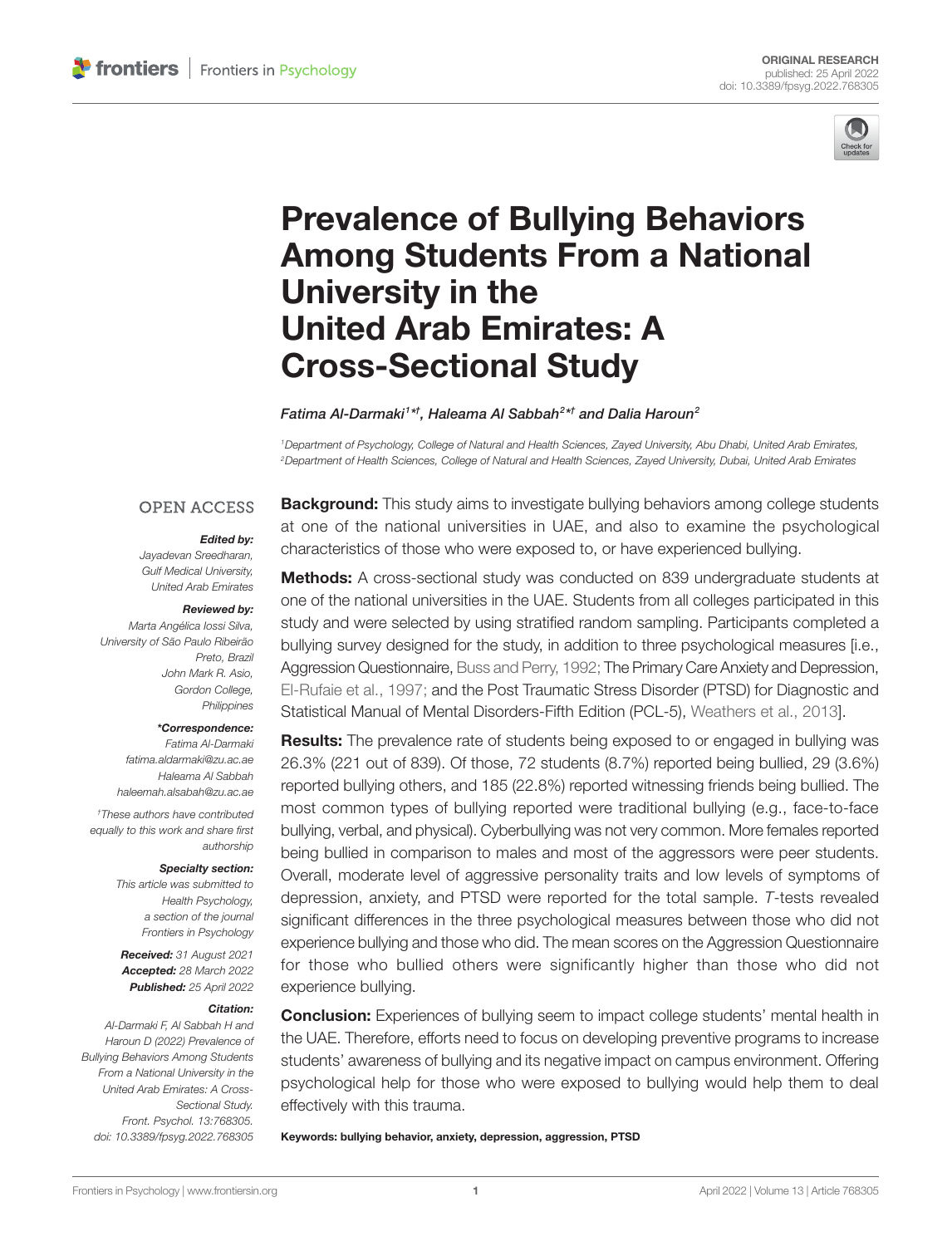# INTRODUCTION

Bullying is an intentional aggressive behavior that is carried out repeatedly, which usually occur between perpetrators and victims who are unequal in power. Factors like physical size, social status seem to empower aggressors to victimize other individuals ([Nansel et al., 2004](#page-12-1)). Traditional face-to-face bullying is a form of aggression which can be verbal (e.g., name calling, threatening, blackmailing, or making derogatory comments), or physical (e.g., hitting, pushing around, or physical intimidation). It may also be indirect or relational, such as excluding victims socially, or spreading rumors [\(Carlyle and](#page-11-2)  [Steinman, 2007](#page-11-2); [Liang et al., 2007;](#page-11-3) [Lund and Ross, 2017](#page-11-4)). A new form of bullying has emerged in the 2000s as an extension to traditional bullying; this occurs through electronic technologies which spreads bullying beyond school premises. This cyberbullying power is rooted from expertise on social media, rather than physical strength or social status ([Hinduja and](#page-11-5)  [Patchin, 2008;](#page-11-5) [Wachs et al., 2020](#page-12-2)).

Bullying can be further differentiated by type, but regardless of the label, research has proven that it has negative physical and emotional effects, and has a social impact on those who are involved in bullying as well as on others (e.g., [Gruber](#page-11-6)  [and Fineran, 2008;](#page-11-6) [Schenk and Fremouw, 2012;](#page-12-3) [AlMulhim](#page-11-7)  [et al., 2018](#page-11-7)). Gender differences have been noted; males tend to bully and get bullied more than females, boys and younger students are more prone to take the aggressor's side compared with girls and older students [\(Bjärehed et al., 2020](#page-11-8)). The type of bullying in which males are involved in is often of the direct traditional type, while females tend to be more involved in indirect/relational or manipulative forms of bullying [\(Hinduja](#page-11-5)  [and Patchin, 2008](#page-11-5); [Olweus and Limber, 2010](#page-12-4); [Lee, 2017](#page-11-9)). Despite this, both genders feel equally victimized ([Chapell et al., 2004](#page-11-10)). As most research on bullying has been done internationally (e.g., [Bjärehed et al., 2020](#page-11-8); [Wachs et al., 2021\)](#page-12-5), we know very little about bullying in the United Arab Emirates (UAE). Therefore, the current study attempts to fill this gap by investigating experiences of bullying from a sample gathered at a UAE-based university.

Research indicates that bullying declines with age ([Pepler](#page-12-6)  [et al., 2008](#page-12-6)) dropping from 15% in 2nd grade to 5% in 9th grade ([Olweus, 1994\)](#page-12-7). A large number of studies found bullying to peak during adolescence, then victimization gradually decreases with age (e.g., [Pepler et al., 2008](#page-12-6); [Craig et al., 2009;](#page-11-11) [Bjärehed](#page-11-8)  [et al., 2020\)](#page-11-8). Longitudinal studies have demonstrated a continuum where being a bully/victim in elementary school is associated with continuing to be a bully/victim at high school and college ([Sourander et al., 2000;](#page-12-8) [Schäfer and Korn, 2004](#page-12-9)). Data from the WHO, Global School-based Student Health Survey (GSHS), and Health Behavior in School-aged Children (HBSC) on bullying prevalence rates in different regions revealed that the prevalence rates of bullying in the Middle East and North Africa were 41.1% and 42.7%, respectively, and the rate was 48.2% for Sub-Saharan Africa. A simple comparison between these rates and the rates of North America (31.7%), Central America (22.8%), and South America (30.2%) shows the difference. Data collected between 2002 and 2017 also revealed changes in bullying rates over time. For example, the prevalence rate of 35 out of 72 countries surveyed has increased, and 31 countries showed a decrease in bullying, whereas 24 showed no change [\(United Nations Education and Scientific Cultural](#page-12-10)  [Organization, 2019](#page-12-10)). Despite these informative results, most of these studies were conducted on children and adolescents (e.g., [Wachs et al., 2019](#page-12-11), [2021;](#page-12-5) [Bjärehed et al., 2020\)](#page-11-8).

Relevant to college students, [Tanrikulu and Erdur-Baker](#page-12-12)  [\(2019\)](#page-12-12) surveyed bullying among Turkish university students. They found approximately half of the participants admitted to having cyberbullied someone two or more times during the past 6months. Males had a significantly higher rate of cyberbullying compared to females.

The rates of bullying among university students were similar to that of high school students. In a review of 14 studies from 2004 to 2013 covering populations ranging from 119 to 2085 college students, [Lund and Ross \(2017\)](#page-11-4) reported a general prevalence rate of bullying that ranges between 20% and 25%. Students who were bullied reported being victimized in traditional face-to-face bullying, such as verbal aggression, while 10%–15% reported being cyber-victimized. Furthermore, 20% of students reported bullying their peers in traditional non-cyber ways, while 5% cyberbullied their peers. A similar pattern has been reported in the literature where both genders felt victimized by the negative effects of bullying on their psychological and physical health ([Chapell et al., 2004\)](#page-11-10). Moreover, studies on bullying among teacher/professor-bully show that students have been bullied by their educators ([Al-Hussain et al., 2008\)](#page-10-0).

A link between bullying and aggressive behaviors and personality traits has been previously documented in the literature (e.g., [Sigurdson et al., 2014](#page-12-13); [Rodkin et al., 2015](#page-12-14); [Pallesen et al.,](#page-12-15)  [2017\)](#page-12-15). Aggressive behavior has been observed among university students and the stress involved in this transitional period was shown to increase their aggressive behavior [\(Lundskow,](#page-11-12)  [2013\)](#page-11-12). University students, especially males, who live in dorms were found to have a low tolerance threshold against stressful conditions and higher aggression rates compared to the students who live at home [\(Alami et al., 2015](#page-10-1)). Students who bullied others were found to have higher levels of aggressive behaviors than those who were not involved ([Undheim and Sund, 2010\)](#page-12-16) and to have low scores on agreeableness and conscientiousness personality dimensions than the victims or the control groups. Those who were bullied scored low on extroversion and neuroticism [\(Pallesen et al., 2017](#page-12-15)).

Previous research found that those involved in bullying reported greater symptoms of anxiety, depression, and post-traumatic stress disorder (e.g., [Haynie et al., 2001](#page-11-13); [Nansel et al., 2004;](#page-12-1) [Arseneault et al., 2010;](#page-11-14) [Undheim and Sund, 2010\)](#page-12-16) compared with those who did not experience bullying. In one study, posttraumatic stress disorder, depressive symptoms, and suicide were found to correlate significantly with cyberbullying and physical peer violence in youths who visited an urban emergency department [\(Ranney et al., 2016](#page-12-17)). Additionally, those who experienced pre-college bullying were more likely to report depressive and anxiety symptoms as well as a lower perception of mental and physical wellbeing than their non-bullied peers [\(Erdur-Baker, 2009;](#page-11-15) [Klomek et al., 2011;](#page-11-16) [Chen and Huang, 2015;](#page-11-17)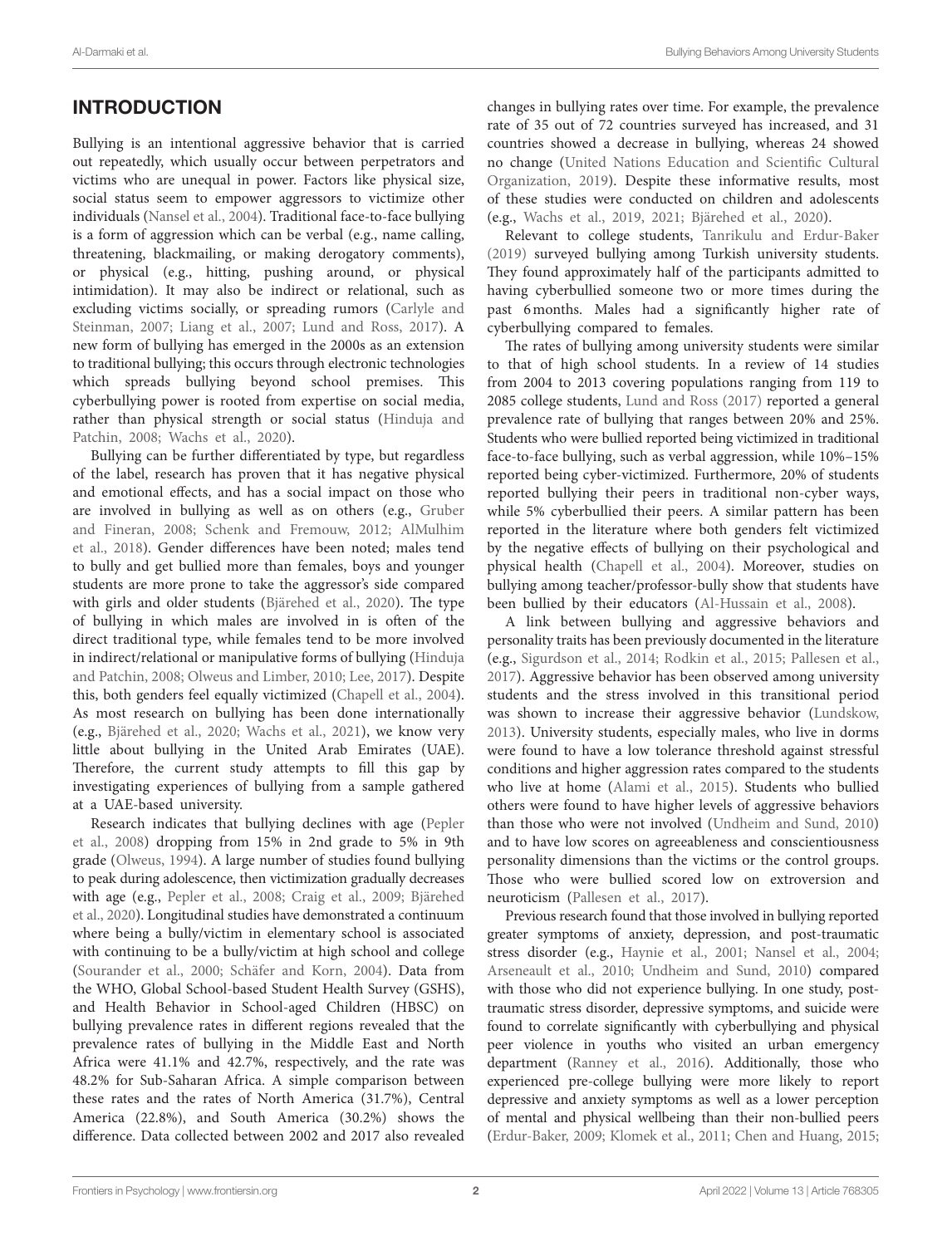[Giovazolias and Malikiosi-Loizos, 2015](#page-11-18)). These findings were based on samples mainly from Western countries. The impact of bullying on the wellbeing of individuals from the UAE has not been documented. Relevant to this study, however, [AlMulhim](#page-11-7)  [et al. \(2018\)](#page-11-7) studied 400 college students in Saudi Arabia and found that 49% of the population surveyed have experienced bullying by their peers previously during their school time. They also expressed high levels of anxiety and depression even during college studies long after they were bullied. Some researchers argue, however, that pre-college exposure to bullying does not necessarily mean that students will also be involved in bullying later as college students. Some can be resilient and can adjust well in their new college environment with new social experiences ([Holt et al., 2014;](#page-11-19) [Chen and Huang, 2015](#page-11-17)).

As bullying is known to exist worldwide in educational settings, its prevalence in the educational settings in the UAE has not been documented. To the best of our knowledge, there are no published data on bullying among university students in the UAE. This may be because such cases are rarely reported or documented. Although universities have student misconduct policies and disciplinary procedures, our observations as well as the observation of the administration of our institution indicate that student bullying is still occurring on campuses, creating fear and stress among students and their parents. Therefore, this study was carried out to address the size of the problem among the university students in order to design the appropriate interventions.

Interestingly the word "bullying" does not exist in the Arabic language ([Kazarian and Ammar, 2013\)](#page-11-20); only a translation "Tanamor" or in Arabic "تنمر "is used to refer to such cases. "Tanamor" implies power and aggressiveness toward those who are perceived as weak or lack power. In an Arab subculture, such as the Emirati culture, victims of bullying in schools or universities regarded it as an embarrassing incident; hence, it remains mostly unreported. In addition, parents may encourage their children to respond with violence, thus, making it even more problematic. However, recent efforts (e.g., social medial articles, bullying prevention initiatives, and school counseling outreach programs) to raise awareness attracted researchers' attention to address the issue. Our observations indicate that there is a change in the mindset of student populations about bullying, and many students seem to be willing to report it to their families, friends, counselors, or administrators.

Moreover, the consequences of bullying on students' mental health are unknown. Therefore, examining bullying behavior and its impact on students' mental health in a sample of college students in the UAE would reveal interesting results. Such findings will help decision-makers and educators as well as counselors to develop interventions to tackle this problem.

The main purpose of this study was of two-fold: (a) to investigate the bullying behavior among a sample of college students from a national university in the UAE and (b) to examine the psychological characteristics of those who were exposed to or have experienced bullying. This research examined (a) prevalence rate of bullying and victimization, (b) types of bullying and the identity of perpetrators of bullying, (c) reasons for bullying, and (d) participants' suggested strategies to deal with bullying on campus. Additionally, the impact of bullying on the victims' psychological wellbeing was investigated. This was done through examining participants' experiences with anxiety and depression (as measured by the Primary Care Anxiety and Depression Scale; [El-Rufaie et al., 1997\)](#page-11-1), symptoms of post-traumatic stress disorder (as measured by Posttraumatic Stress Disorder Checklist for DSM-5; [Weathers et al., 2013](#page-12-0)), and personality traits of aggression (as measured by Aggression Questionnaire; [Buss and Perry, 1992](#page-11-0)). Whether there were significant differences on these measures based on the different types of bullying behaviors (i.e., being bullied, being a perpetrator, witness bullying, and mixed bullying experience) was also explored.

Findings of this study would broaden our understanding of bullying on college campuses and enable decision-makers as well as practitioners to develop interventions to effectively prevent or reduce bullying to create a safer educational environment for students' learning. Moreover, it will have significant contribution to the literature of bullying on college campuses cross-culturally. Also, it will direct the focus to sustainable prevention and intervention strategies that work with the whole university by involvement of parents, instructors as well as stakeholders.

# MATERIALS AND METHODS

#### Study Design

A cross-sectional study was conducted on 839 students from a national university in the UAE. Ethical approval from the university's ethical committee was obtained during the academic year 2016–2017 (REC No. ZU14\_122\_F). Data collection was carried out between Fall 2017 and Spring 2018.

# Sampling

The total number of students enrolled at the university at the time of data collection in both the Dubai and Abu Dhabi campuses was approximately 9,000 (4,000 in Dubai and 5,000 in Abu Dhabi) Emirati undergraduate students. To have 10% of the total population representative of all colleges, the estimated sample size was 900 students. Participants were selected using stratified random sampling (the stratum was the college name). The sampling unit was the class. The classes, student numbers, and locations of the classes were imported from the university's Banner Web. Simple random sampling was used to obtain a list of classes from each college. The instructor of each selected class was contacted *via* e-mail to assign appointment for data collection and was informed of the study objective. Trained research assistants visited the selected classes and collected data, resulting in 839 questionnaires from both Dubai and Abu Dhabi.

# Participants

Eight hundred and thirty-nine college students from a national university in the UAE participated in this cross-sectional study. Of those, 744 (97.5%) were recruited from undergraduate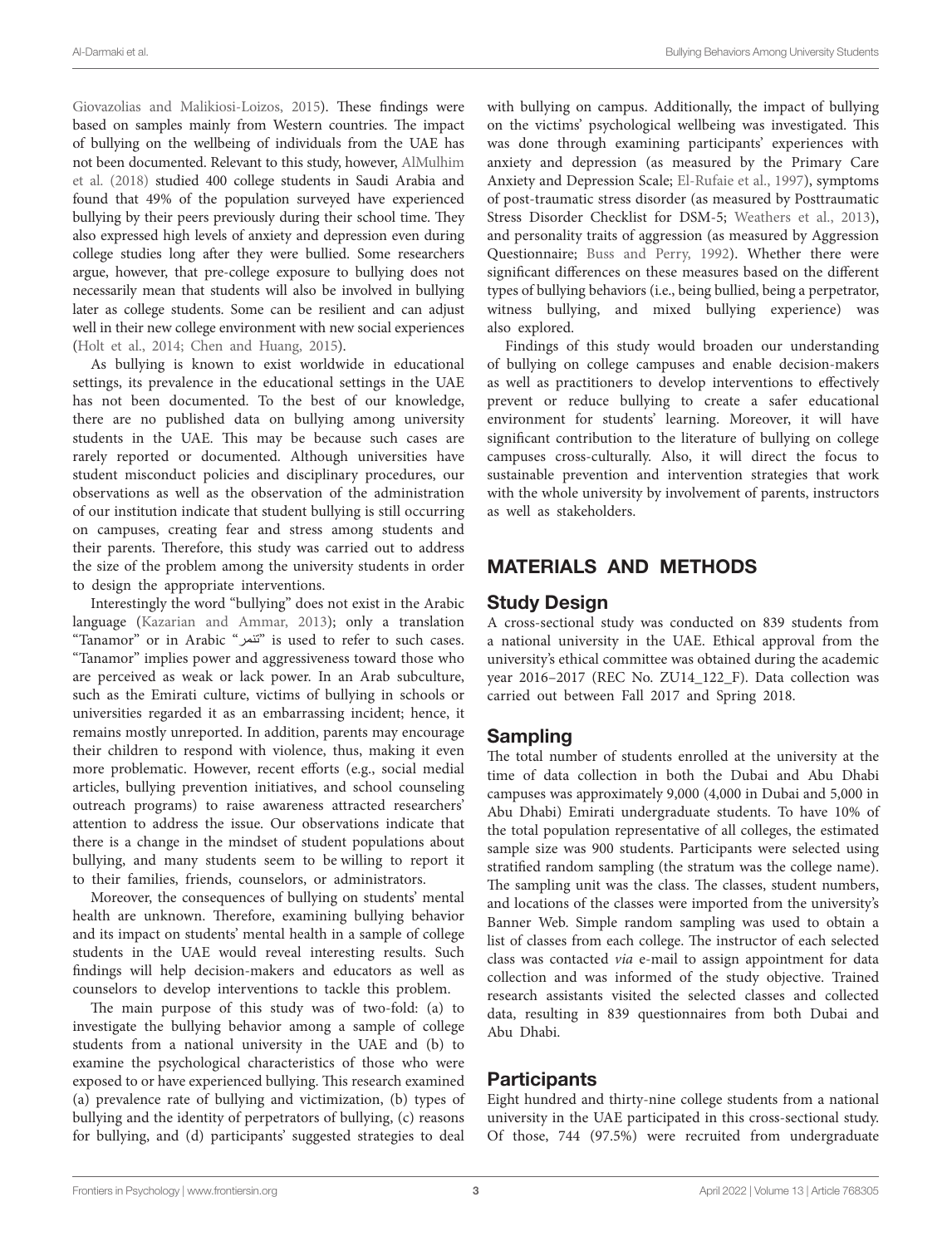programs, such as Communication and Media Sciences, Technical Innovation, Humanities, Natural Sciences and Public Health, and the first year Academic Bridge Program. Eight hundred and four (95.8%) were females and 35 (4.2%) were males. Their mean age was  $20.76$  years old (SD = 2.35). As for nationality, 803 (96.7%) were Emiratis and the remaining 27 (3.3%) were from other nationalities (e.g., Omani, Saudi, Yemeni, Sudanese, Palestinian, Lebanese, and American). The majority of the sample 728 (86.8%) were single, 106 (12.6%) were married, and 5 (0.6%) were either divorced or engaged. Most participants were in their third year 288 (34.3%) or fourth year of study 244 (29.1%), and the remaining were either in their first 135 (16.1%) or second year 121 (14.4%) and 51 (6.1%) did not provide data.

### Measures

#### Bullying Questionnaire

The Bullying questionnaire was designed for this study (see **[Appendix](#page-10-2)**). The style of the questionnaire is in line with those of [Campbell et al. \(2012\)](#page-11-21) and [Tanrikulu and Campbell \(2015\)](#page-12-18). As definitions improve the validity of responses [[Solberg and](#page-12-19)  [Olweus \(2003\);](#page-12-19) cited in [Tanrikulu and Campbell, 2015\]](#page-12-18), bullying in this study was defined as:

"Any repeated behavior aimed at causing harm (physical, mental, or psychological) to or for practicing control over a person. It can be physical (e.g., hitting and kicking) or verbal (e.g., name calling, gossiping, and threat) or social (e.g., destroy friendships and reputation), or cyber bullying (e.g., use of Internet to hurt a person)."

The questionnaire consisted of two parts labeled A and B. Part A comprised of eight demographic questions, such as gender, age, marital status, year in the university (first year, second year, third year…. etc), major, educational level (undergraduate or graduate), and nationality. In Part B, participants were asked "Have you been bullied in the university?." Those who answered "Yes" were asked to proceed to answer 10 questions related to frequency of bullying, who were the aggressors, types of bullying, emotional experience after being bullied, response to bullying, reasons for being bullied… etc. For each question, respondents were given options to choose from. For example, in Question 1 "How many times have you been bullied in the University?," respondents were asked to choose "1 time, or 2 times, or 3 times, or more than 3 times." For Question 2: "Were you bullied by (you can choose more than 1)?," three options were provided "A student, A group of students, Instructor/ Faculty, Employee." For Question 3 "What kind of bullying were you exposed to?," four options were provided to choose from "(a) physical (hitting, hair pulling, kicking etc.), (b) verbal (being laughed at, bad jokes and comments, name calling, shouting at etc.), (c) on social media (got harassed through Facebook, Twitter, Instagram,….etc), (d) others (specify)." For Question 4, "How did you feel after been exposed to bullying?," responses were (a) scared, (b) anxious, (c) depressed, (d),

unable to concentrate on studying, (e) angry, and (f) other feeling (specify).

Those who answered "No" to bullying experiences were instructed to proceed directly to question 7 "In general, what are some of the reasons some students got bullied?" through 10 "How do you think the university should deal with bullying and aggressive student behavior? Give 2–3 suggestions." In Question 7, options of reasons provided were, (a) jealousy, (b) physical appearance, (c) hate, (d) nationality, and (e) other (specify). As the Bullying Questionnaire was a checklist-response type, two psychology experts reported its face validity.

#### Aggression Questionnaire

The Aggression Questionnaire (AQ; [Buss and Perry, 1992](#page-11-0)) was adopted to measure aggression behavior among college students. It consisted of 29 items measuring physical aggression, verbal aggression, anger, and hostility. Sample items are "I have become so mad that I have broken things," "I tell my friends openly when I disagree with them," and "I am an even-tempered person." Items are rated on a five-piont Likert scale from 1 (extremely uncharacteristic of me) to 5 (extremely characteristic of me) with two items (i.e., 9 and 16) positively worded so that they are reversed in scoring. The scale's developers reported four subscales, namely, Physical Aggression, Verbal Aggression, Anger, and Hostility. Total score is the sum of scores on all items which can range from 29 to 145 with higher scores meaning greater aggression. The overall scale and four subscales were found to be reliable (alphas were ranging from 0.72 to 0.85 for the subscales and 0.89 for the total scores and test– retest of 0.72 to 0.80 for the subscales and the total scores) and valid. It was found to be correlated with other personality traits, such as emotionality, self-esteem, impulsiveness, assertiveness, competitiveness, public, and private selfconsciousness. Additionally, the scale discriminated between males and females with males scoring higher in all the subscales except on Anger ([Buss and Perry, 1992\)](#page-11-0).

The scale was translated into Arabic by [AlSheikh et al.](#page-11-22)  [\(2011\)](#page-11-22) using high school samples in the UAE. [AlSheikh et al.](#page-11-22)  [\(2011\)](#page-11-22) found AQ to be reliable (alphas were 0.64 to 0.80 for the subscales and 0.94 for the total scores). We found AQ to be an unidimensional scale with alpha of 0.90.

#### Posttraumatic Stress Disorder Checklist for DSM-5

The PCL-5 ([Weathers et al., 2013](#page-12-0)) is a 20-item self-reported questionnaire, corresponding to the Diagnostic and Statistical Manual of Mental Disorders, 5th Edition (DSM-5) symptoms criteria for Post-Traumatic Stress Disorder (PTSD). It was selected to measure symptoms of post-traumatic stress in this research. The wording of PCL-5 items reflects both changes to existing symptoms and the addition of new symptoms in the DSM-5. Sample items include: in the past month how much you have been bothered by "repeated, disturbing, and unwanted memories of the stressful experience?," "trouble remembering important parts of the stressful experience," and "trouble falling or staying asleep?." Items are rated on a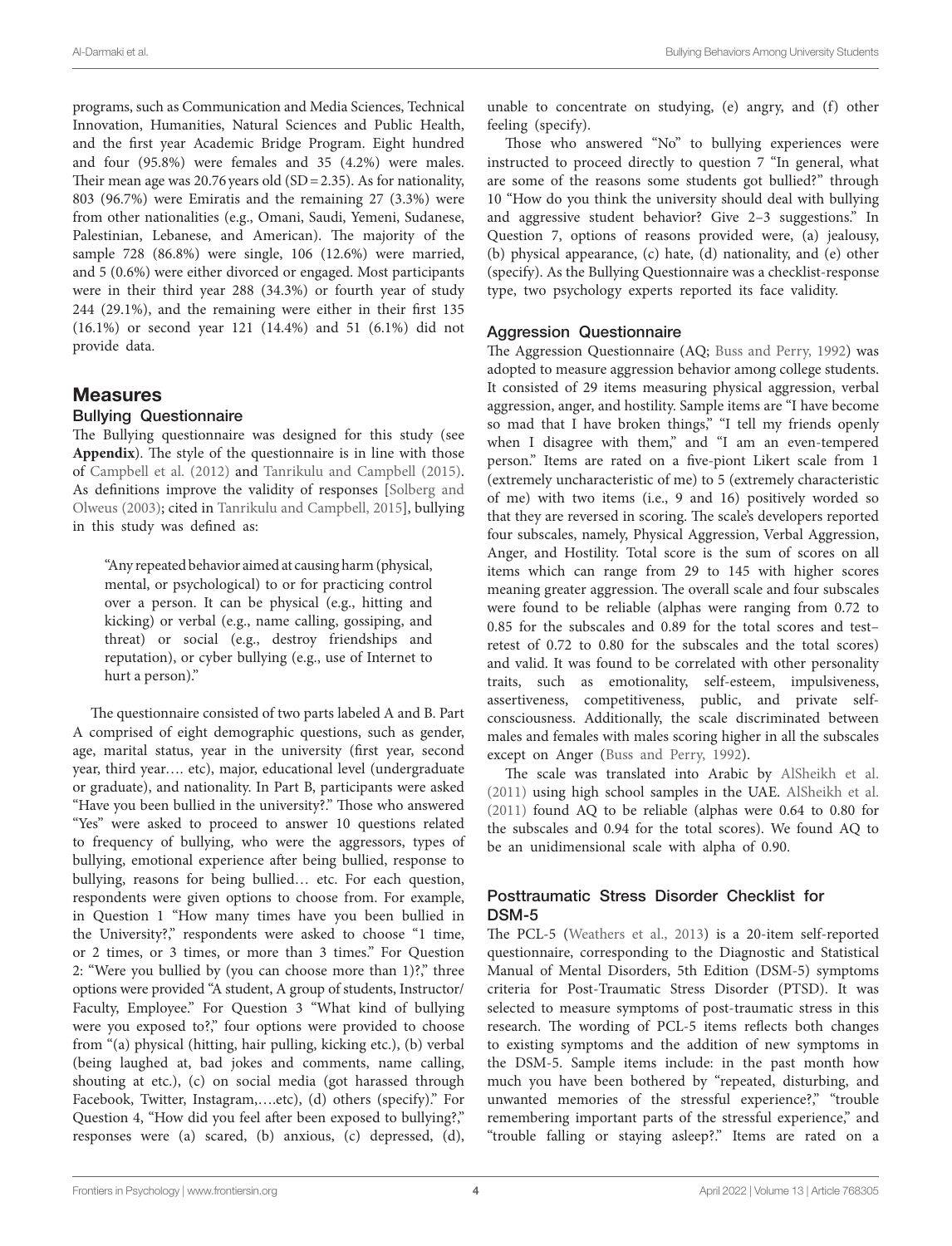four-point Likert scale, ranging from 0 (not at all) to 4 (extremely). The total scores can be obtained by adding the scores for each of the 20 items with higher scores indicating increased severity of symptoms. In two studies, using college student samples, [Blevins et al. \(2015\)](#page-11-23) reported high internal consistency ( $\alpha$  = 0.95 and 0.94) and test–retest reliability ( $r$  = 0.82). As for validity, correlations between 0.25 and 0.77 were obtained for the PCL-5 using measures of PTSD, personality, depression, anxiety, and other psychological problems. For example, the PCL-5 demonstrated its convergent validity (*r*=0.74–0.85) and discriminant validity (*r*=0.31–0.60) with measures of related (e.g., depression) and unrelated constructs (e.g., antisocial personality features and mania).

Following the guidelines of the [International Test Commission](#page-11-24)  [\(2001\)](#page-11-24) for translating tests, in this study, the PCL-5 was translated into Arabic using translation–back translation method. Two professional translators translated the PCL-5 into Arabic and two bilingual psychology experts translated it back to English. Discrepancies in translation and back translation were discussed and resolved. As recommended by the developers of the checklist, nine items (i.e., 1, 2, 3, 4, 5, 6, 7, 8, and 10) were worded in reference to bullying experiences. For example, item 1 was changed to "repeated, disturbing, and unwanted memories of the bullying experience?" And item 8 was worded to "trouble remembering important parts of the bullying experience?."

We found a 2-factor solution for the PCL-5. Alpha was found to be 0.94 and 0.93 for factor 1 (measuring depressive and anxiety symptoms) and factor 2 (assessing the cognitive aspect of the trauma), respectively, and 0.95 for the total scale.

#### The Primary Care Anxiety and Depression Scale

The PCAD [\(El-Rufaie et al., 1997](#page-11-1)) consists of 12 items designed to measure anxiety and depression (e.g., do you experience sudden feelings of panic?). The PCAD is rated on a four-point Likert scale, ranging from 0 (non-case) to 3 (severe), with high scores indicating high levels of anxiety and depression. El-Rufaie et al. reported a Cronbach's alpha of 0.91 for its reliability and found the scale to be a valid instrument for detecting clinically significant anxiety and depression in Arab populations. They found PCAD to be correlated strongly with the psychiatrist's assessment  $(r=0.61)$ , as compared to its correlation with the general practitioners' assessments (*r*=0.23). [Al-Darmaki \(2014\)](#page-10-3) reported Cronbach's alpha of 0.89 for groups of college student users and non-users of counseling. In the present study, Cronbach alpha was 0.81, suggesting a good internal consistency reliability.

#### Procedure

A survey including a consent form, demographic information, the bullying questionnaire, AQ, PCAD, and PCL-5 was first piloted on a sample of 35 college students who were not included in the present research analysis. Results indicated moderate to high reliabilities for the three scales used in this study. Cronbach's alpha coefficients were 0.93 for AQ and 0.84–0.66 for its subscales and.81 and 0.80 for PCAD and

PCL-5, respectively. Feedback from the pilot study was used to revise the survey before using it in this study. The survey was distributed to participants in their classes and was informed that participation is voluntary and that there was no penalty for refusing to participate. They were also informed that their data will be confidential.

Data were analyzed in three steps. First, reliabilities and validities of the three scales (AQ, PCL-5, and PCAD) were obtained through internal consistency and correlations. Second, frequencies, means, and SDs were calculated. Third, *t*-tests were obtained for the three psychological measures for each of the bullying experiences being reported (i.e., being bullied, a perpetrator, witness, or mixed bullying experience). Fourth, ANOVA tests were used.

# RESULTS

#### Bullying Experience

Results showed that 26.3% of the sample experiencing bullying. Of the 26.3, 8.7%  $(n=72)$  reported being victimized (**Table 1**). Of those, 45.8% reported being bullied one time, 31.9% reported being bullied twice, and 22.2% reported being exposed to bullying three times.

Most of the victims reported that the aggressors were students (46.6%), or a group of students (43.1%), and only 8.6% reported being bullied by a faculty/instructor or a university staff (1.7%).

With regards to types of bullying, 92.2% reported being verbally bullied and 4.7% reported being bullied through social media. Only one case reported being exposed to physical bullying and another one reported experiencing property damage, "my car was damaged." With regards to feelings after exposure to bullying, most of those who got bullied reported feeling angry (46.6%), depressed (17.2%), anxious (8.6%), or other feelings, such as feeling annoyed, uncomfortable, crying, feeling disgusted, inattentive, numbness (20.7%), or unable to concentrate on studying  $(5.2\%)$ , or scared  $(1.7\%)$ .

As for their response to bullying, 45.2% showed no reaction, 30.6% told a friend, 8.6% informed Student Affairs, 11.3% reacted with revenge and self-defense or informed a family member, 3.2% informed their advisors, and one case called the university security. As for reasons for being bullied, 52.4% thought they were bullied for jealousy, 12.7% believed they were bullied for being disliked, 11.1% reported being victimized for their physical appearance, and 22.1% believed that they

<span id="page-5-0"></span>TABLE 1 | Breakdown of reported bullying experience by gender.

| <b>Bullying</b>              | <b>Males</b> | <b>Females</b> | Total | $\frac{0}{0}$ |
|------------------------------|--------------|----------------|-------|---------------|
| experience                   | $(n=35)$     | $(n = 804)$    |       |               |
| <b>Victims</b>               | 3            | 69             | 72    | 8.7           |
| Perpetrators                 | 4            | 25             | 29    | 3.6           |
| <b>Bystanders</b>            | 11           | 174            | 185   | 22.8          |
| Mixed bullying<br>experience | 4            | 54             | 58    | 6.9           |

*N=839.*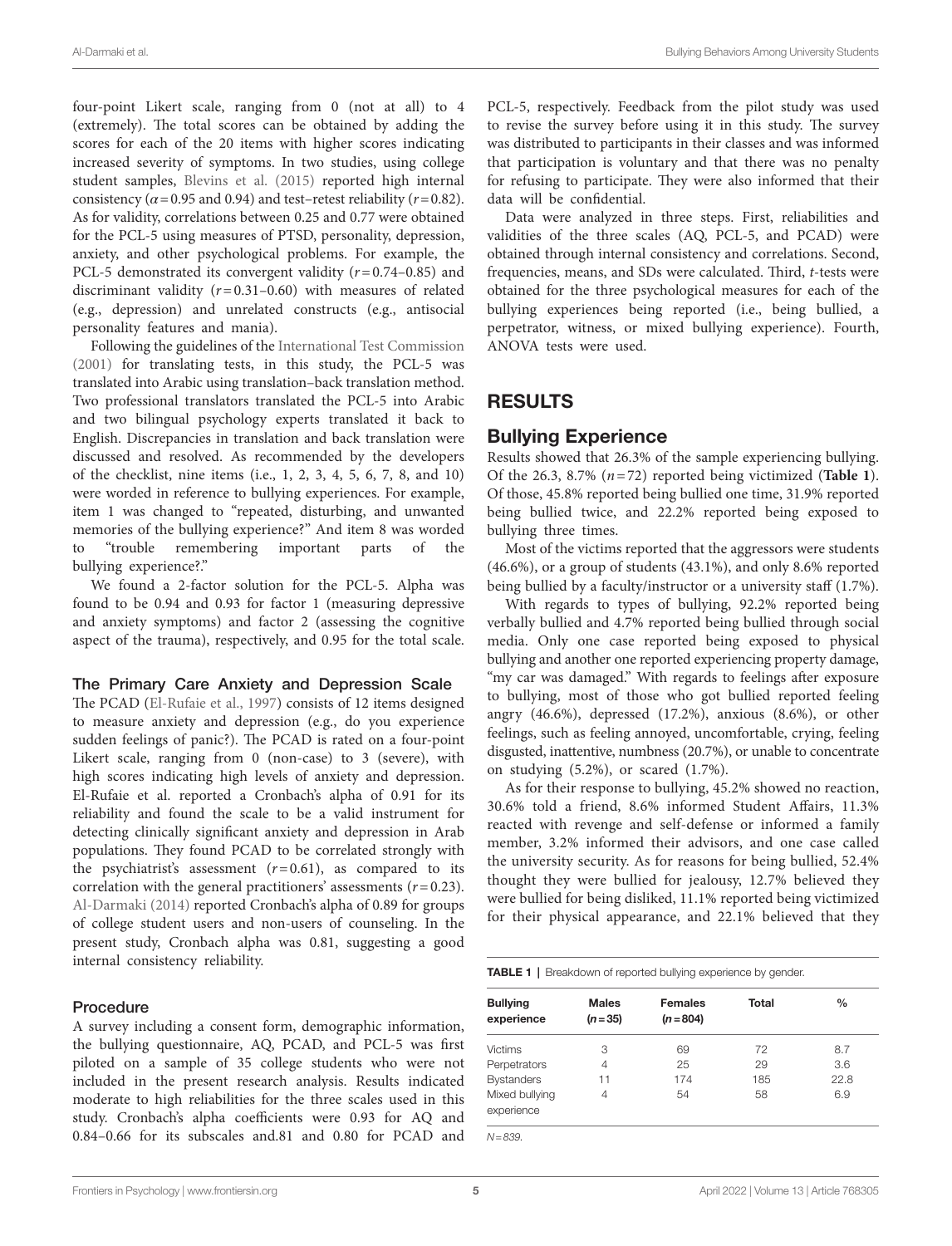were bullied for other reasons (i.e., differences in opinion, academic success, and being liked by the faculty). Only one student mentioned her nationality as the reason for being bullied.

Of those who responded to the question regarding bullying others, 3.6% reported that they were involved in bullying others as a result of being bullied. Of those, eight respondents indicated that they bullied others for their physical appearance, four students mentioned that they bullied others for retaliation, three students bullied others for hate, and six students engaged in bullying for other reasons (i.e., disagreement, disrespect of others, desire to control, to show strength, peer influence, having psychological problems, inferiority complex, and family neglect) and the remaining 8 students did not provide data.

Of the 811 students who responded to a question about witnessing bullying, (22.8%) witnessed friends being bullied. Of those bystanders, more than half (58.2%) tried to help the victims, 30.5% reported that they ignored and did not react, 6.2% mentioned that they did other things (e.g., providing support and empathy, asking the victims' friends to ignore, joined the fight, deciding not to interact, and becoming a friend with the victim). Only 3.4% informed Student Affairs and 1.7% got scared and ran away.

Results also revealed that of those who said "Yes" to bullying, 6.9% reported experiencing more than one form of bullying (e.g., being victims, or perpetrators, or bystanders).

As for suggesting ways for the university to deal with bullying, the most frequent responses were dismissal (33%), awareness programs (32.5%), warnings (25.8%), and introducing new rules to deal with bullying on campus (19.2%).

#### Descriptive Statistics and Correlations

Findings (**[Table 2](#page-6-0)**) showed that the mean scores for the sample was 53.94 (SD=16.47) for AQ, 11.98 (SD=5.81) for PCAD, and  $17.26$  (SD = 17.22) for PCL-5. These figures suggest that the participants exhibited moderate aggressive personality traits, low levels of depression and anxiety, and PTSD symptoms. Correlation between AQ and PCAD was *r*=0.45, indicating positive association between aggression and depression and anxiety. The correlation between Aggression and PCL-5 was  $r=0.42$  and between PCAD and PCL-5 was  $r=0.57$ . These correlations were significant at *p* < 0.05 and were in the expected directions, providing additional evidence for the validity of the scales.

<span id="page-6-0"></span>

| <b>TABLE 2</b>   Correlations, means, and SDs for the total sample. |       |         |         |       |       |  |
|---------------------------------------------------------------------|-------|---------|---------|-------|-------|--|
| <b>Measure</b>                                                      |       | 2       | з       | м     | SD    |  |
| AQ                                                                  |       | $0.45*$ | $0.42*$ | 53.94 | 16.47 |  |
| <b>PCAD</b>                                                         |       |         | $0.57*$ | 11.98 | 5.81  |  |
| PCL-5                                                               |       |         |         | 17.26 | 17.22 |  |
| M                                                                   | 53.94 | 11.98   | 17.26   |       |       |  |
| <b>SD</b>                                                           | 16.47 | 5.81    | 17.22   |       |       |  |

*AQ, aggression questionnaire; PCAD, the primary care anxiety and depression scale; and PCL-5, posttraumatic stress disorder checklist for DSM-5.* \**p < 0.05.*

#### *T*-test

A series of t-tests were performed for each of the bullying behavior type (i.e., victims, perpetrators, bystanders, and mixed bullying experience) to examine if there were mean differences in their mean scores on each of the three psychological scales (i.e., AQ, PCAD, and PCL-5). Results indicated significant mean scores differences between each of the four groups of bullying experience and those who did not experience bullying on all the psychological measures.

Results are demonstrated in **[Tables 3](#page-7-0)** and **[4](#page-7-1)**. The mean scores of group 1 (victims), group 3 (bystanders) and Group 4 (those who reported mixed bullying experience) on the psychological measures (AQ, PACD, and PCL-5) were significantly different than those who did not experience bullying, *p*<0.05. However, for group 2 (perpetrators) their mean scores on AQ only  $(M=72.35; SD=18.69)$  were significantly different from those who did not report exposure to any bullying experience (*M*=53.29; SD=16.10), *t*=5.18; *df*=630, *p*<0.05.

### Analysis of Variance

Based on the Bullying Questionnaire, the four groups of participants were created and only those who provided complete data were included in the analysis. For each of the psychological measures and based on responses from participants, the mean scores and SDs as well as the number of victims, perpetrators, bystanders, and those who reported mixed bullying experience are shown in **[Table 5](#page-8-0)**. **[Table 6](#page-9-0)** showed that the between groups one-way ANOVA was significant  $(p < 0.05)$  for the four groups who experienced bullying, in particular, there was a between groups significant difference  $(p < 0.05)$  on AQ  $[F(4, 647) = 14.52]$ ,  $p = 0.000$ . For PCAD, there was a between groups significant differences at  $p < 0.05$  [*F* (4,801) = 7.82],  $p = 0.000$ . Similarly, for PCL-5, there was a between groups significant differences at *p*<0.05 [*F* (4,735)=10.96], *p*=0.000.

# **DISCUSSION**

### Bullying Prevalence, Typology, and Gender **Considerations**

In comparison with other studies (e.g., [Kraft and Wang, 2010;](#page-11-25) [Lindsay and Krysik, 2012;](#page-11-26) [Rospenda et al., 2013](#page-12-20); [Sobba et al.,](#page-12-21)  [2017](#page-12-21); [AlMulhim et al., 2018\)](#page-11-7) our findings showed low rates of bullying among national university students in the UAE. This prevalence rate is in line with a previous study that found UAE to have the lowest rate of bullying among a sample of middle-school students from 19 countries [\(Fleming and](#page-11-27)  [Jacobsen, 2010](#page-11-27)). This is also in line with international studies on college students which reported lower levels of bullying behavior [\(Beran et al., 2012](#page-11-28); [Bauman and Newman, 2013;](#page-11-29) [Schenk et al., 2013](#page-12-22); [Chen and Huang, 2015;](#page-11-17) [Giovazolias and](#page-11-18)  [Malikiosi-Loizos, 2015](#page-11-18)). Nevertheless, the differences in bullying rates reported in the literature may be partly explained by the use of different types of measures; bullying definition, student perceptions of bullying behaviors, cultural norms, and specific personal student characteristics. Future research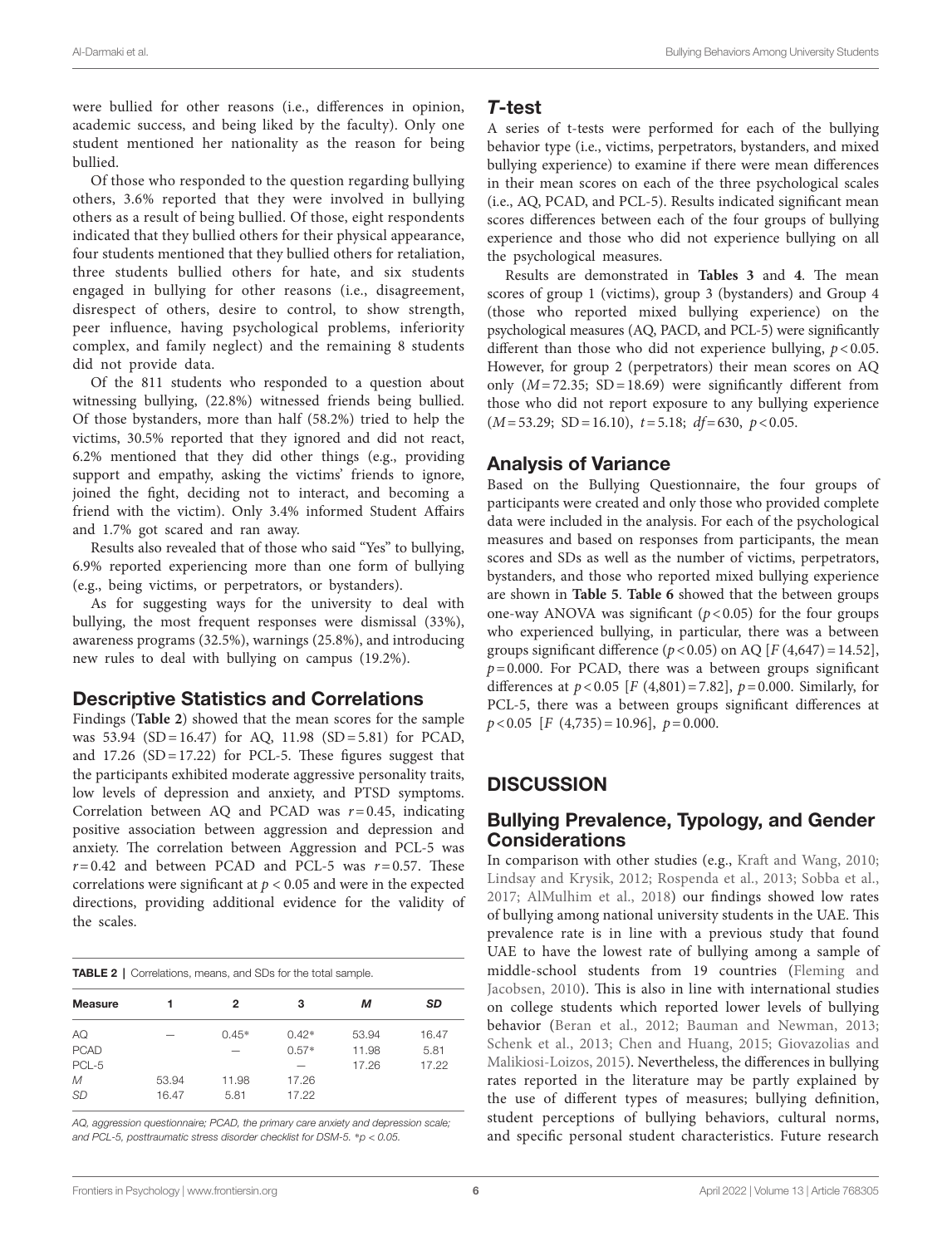<span id="page-7-0"></span>

|  |  |  |  | <b>TABLE 3</b>   Means and SDs for the psychological variables for the four forms of bullying experience. |
|--|--|--|--|-----------------------------------------------------------------------------------------------------------|
|--|--|--|--|-----------------------------------------------------------------------------------------------------------|

| <b>Bullying</b><br>experience | AQ    |       |                  | <b>PCAD</b> |      |              | PCL-5 |       |     |
|-------------------------------|-------|-------|------------------|-------------|------|--------------|-------|-------|-----|
|                               | М     | SD    | $\boldsymbol{n}$ | М           | SD   | $\mathsf{n}$ | M     | SD    | n   |
| <b>Victims</b>                |       |       |                  |             |      |              |       |       |     |
| Yes                           | 64.09 | 19.47 | 57               | 14.70       | 6.61 | 67           | 27.09 | 19.29 | 66  |
| No                            | 52.93 | 19.89 | 588              | 11.71       | 5.64 | 731          | 16.33 | 16.73 | 666 |
| Perpetrators                  |       |       |                  |             |      |              |       |       |     |
| Yes                           | 72.35 | 18.69 | 20               | 13.44       | 6.33 | 27           | 23.92 | 20.12 | 25  |
| No                            | 53.29 | 16.10 | 612              | 11.90       | 5.81 | 749          | 16.82 | 17.03 | 686 |
| <b>Bystanders</b>             |       |       |                  |             |      |              |       |       |     |
| Yes                           | 61.05 | 16.57 | 140              | 13.93       | 5.97 | 176          | 23.61 | 16.87 | 160 |
| No                            | 52.13 | 15.96 | 494              | 11.41       | 5.68 | 603          | 15.37 | 16.99 | 555 |
| Mixed bullying                |       |       |                  |             |      |              |       |       |     |
| Yes                           | 68.12 | 19.16 | 42               | 15.06       | 6.89 | 54           | 29.04 | 18.66 | 51  |
| No                            | 51.45 | 15.58 | 483              | 11.35       | 5.61 | 597          | 15.12 | 16.67 | 546 |

*AQ, aggression questionnaire; PCAD, the primary care anxiety and depression scale; and PCL-5, posttraumatic stress disorder checklist for DSM-5.*

<span id="page-7-1"></span>TABLE 4 | Mean differences between the groups on the psychological variables.

| Group/Variables | t       | Df    | Sig   |
|-----------------|---------|-------|-------|
| Group 1         |         |       |       |
| AQ              | $4.19*$ | 63.44 | 0.000 |
| <b>PCAD</b>     | 4.09*   | 75.09 | 0.001 |
| PCL-5           | $4.37*$ | 75.00 | 0.000 |
| Group 2         |         |       |       |
| AQ              | $5.18*$ | 630   | 0.000 |
| <b>PCAD</b>     | 1.35    | 774   | 0.177 |
| PCL-5           | 1.74    | 25.27 | 0.094 |
| Group 3         |         |       |       |
| AQ              | 5.79*   | 632   | 0.000 |
| <b>PCAD</b>     | $5.13*$ | 777   | 0.000 |
| PCL-5           | $5.41*$ | 713   | 0.000 |
| Group 4         |         |       |       |
| AQ              | $5.49*$ | 45.84 | 0.000 |
| <b>PCAD</b>     | $3.83*$ | 59.52 | 0.000 |
| PCL-5           | 5.66*   | 595   | 0.000 |
|                 |         |       |       |

*Group 1, victims; Group 2, perpetrators; Group 3, bystanders; Group 4, mixed bullying (any combination of groups 1–3). N for each group is based on the number of participants who provided complete answers for each of the scales. AQ, aggression questionnaire; PCAD, the primary care for anxiety and depression scale; and PCL-5, posttraumatic stress disorder checklist for DSM-5.* \**p<0.05.*

should focus on establishing a clear standard definition of bullying and different types of bullying also needs to be established according to [United Nations Education and](#page-12-10)  [Scientific Cultural Organization \(2019\)](#page-12-10) to allow for accurate comparisons across different cultures.

Our results showed that most bullying occurs using traditional ways (face-to-face bullying, verbal, physical…etc.) and only a small percentage of bullying occurs using social media/ cyberbullying. Traditional face-to-face bullying, especially verbal aggression and relational/indirect bullying (e.g., spreading rumors and being excluded) are still the most common types of bullying ([Lund and Ross, 2017](#page-11-4)). A decrease in direct physical aggression compared to an increase in incidents of indirect bullying is typically found in the literature, possibly due to the development of verbal and social skills with age [\(Pepler et al., 2008](#page-12-6); [Craig et al., 2009](#page-11-11)).

Consistent with previous research, our study showed that most victims who reported being bullied were females. Although males are more likely to bully others and get bullied ([Napolitano,](#page-12-23)  [2011\)](#page-12-23), females are more likely to report being bullied. Physical aggression and direct bullying has been regularly associated with males, whereas relational aggression has mostly been associated with males [\(Hinduja and Patchin, 2008;](#page-11-5) [Olweus](#page-12-4)  [and Limber, 2010\)](#page-12-4). In our study, however, it was impossible to detect any meaningful gender differences in the rate of bullying due to the small number of male participants. Future research should consider using a balanced male–female sample size to allow for gender comparison taking into consideration variables, such as types of bullying, school response to bullying, and the contributions of various risk factors (e.g., physical appearance, nationality, socio-economic status, disability, and race).

#### Role of Friends, Families, and Bystanders in Bullying

Respondents were mostly reluctant to report bullying incidents to university officials as only a small percentage reported the bullying incidents to the concerned university staff. Student reluctance to report bullying may be due to embarrassment and perceived negative outcomes ([Juvonen and Gross, 2008;](#page-11-30) [Boulton et al., 2017](#page-11-31)). Some victims, however, were able to tell a friend. This is not surprising as friends have been identified as a source of help for problems experienced by college students in the UAE ([Al-Darmaki, 2011](#page-10-4)). This result is in line with previous research that found friendship to be a protective factor against victimization ([Burns et al., 2010;](#page-11-32) [Méndez et al., 2017\)](#page-11-33).

Although families play a critical role in providing emotional support, encouraging their children to disclose bullying incidents, and teaching them coping skills [\(Al-Darmaki, 2011](#page-10-4); [Abdirahman](#page-10-5)  [et al., 2013](#page-10-5); [Johnson et al., 2013](#page-11-34)), the role of parents in the bullying behavior of their children was not investigated in this study. Future studies should examine the role of parents in supporting or preventing bullying behavior of their children [\(Hinduja and Patchin, 2008;](#page-11-5) [Tanrikulu and Campbell, 2015\)](#page-12-18).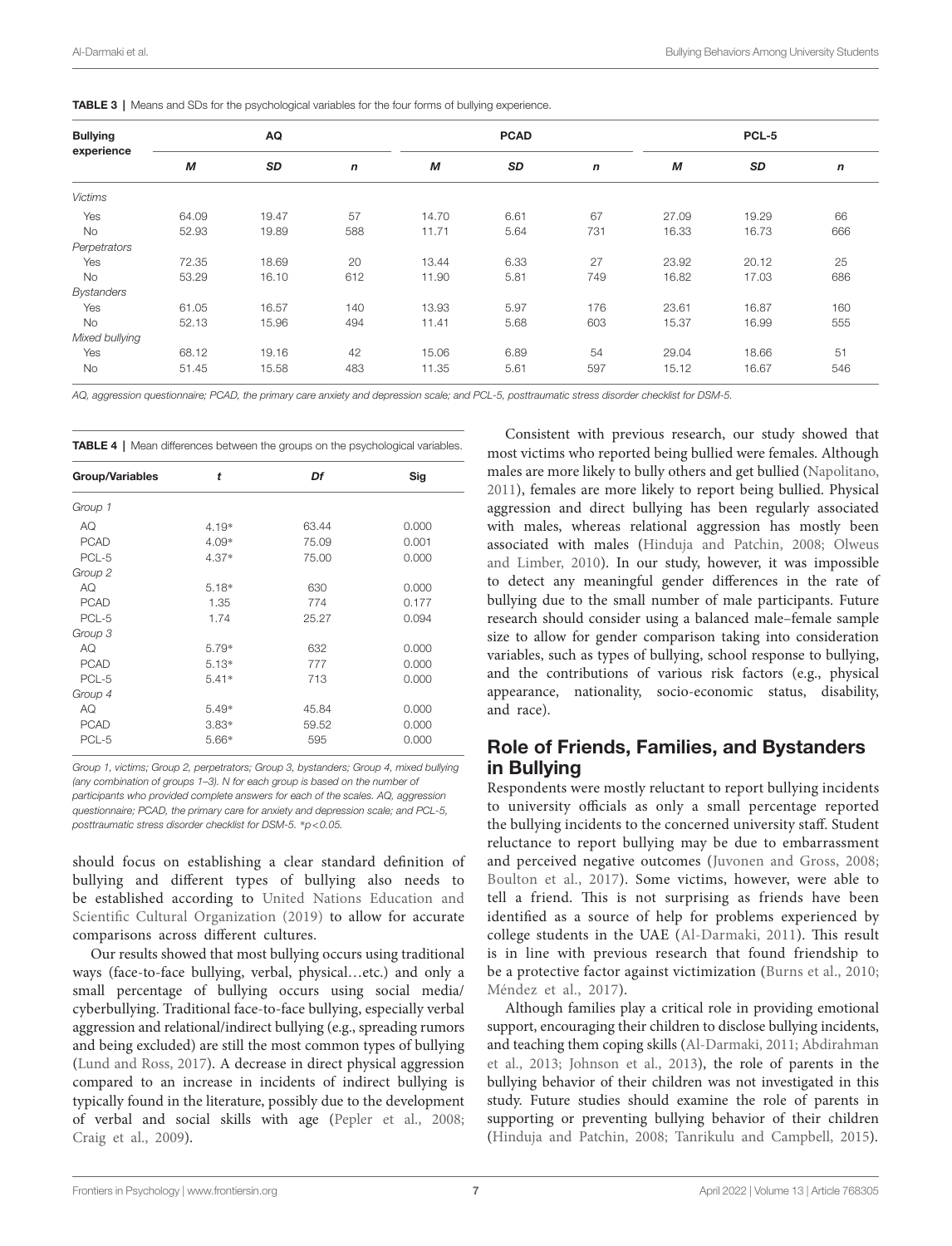<span id="page-8-0"></span>

| <b>TABLE 5</b>   Descriptive statistics for the psychological measures for participants |  |
|-----------------------------------------------------------------------------------------|--|
| exposed to bullying experience and for those who were not exposed to bullying.          |  |

| Scale/Bullying<br>experience | N              | M     | <b>SD</b> |
|------------------------------|----------------|-------|-----------|
| AQ                           |                |       |           |
| Uninvolved                   | 483            | 51.45 | 15.69     |
| <b>Victims</b>               | 19             | 56.79 | 18.24     |
| Perpetrators                 | $\overline{7}$ | 62.71 | 15.51     |
| <b>Bystanders</b>            | 101            | 58.82 | 15.00     |
| Mixed bullying               | 42             | 68.12 | 19.16     |
| experience                   |                |       |           |
| Total                        | 652            | 53.94 | 16.47     |
| <b>PCAD</b>                  |                |       |           |
| Uninvolved                   | 597            | 11.35 | 5.61      |
| Victims                      | 21             | 13.05 | 6.29      |
| Perpetrators                 | 9              | 12.67 | 6.75      |
| <b>Bystanders</b>            | 125            | 13.38 | 5.43      |
| Mixed bullying               | 54             | 15.06 | 6.89      |
| experience                   |                |       |           |
| Total                        | 806            | 11.98 | 5.81      |
| <b>PTSD</b>                  |                |       |           |
| Uninvolved                   | 546            | 15.12 | 16.67     |
| Victims                      | 22             | 24.18 | 20.63     |
| Perpetrators                 | 8              | 15.50 | 18.09     |
| <b>Bystanders</b>            | 113            | 21.10 | 15.45     |
| Mixed bullying<br>experience | 51             | 29.04 | 18.66     |
| Total                        | 740            | 17.26 | 17.22     |

*AQ, aggression questionnaire; PCAD, the primary care for anxiety and depression; and PCL-5, posttraumatic stress disorder checklist for DSM-5.*

Respondents in the present study reported being mostly bullied by peer students or by a "group" of students. This is an illustration of the bullying circle or group process, where some of the bystanders are likely to have joined the bullying by taking the role of "assistants/henchmen" and "reinforcer." Self-enhancement and self-protective motives are likely to encourage bystanders to join the bullying [\(Juvonen and Gross,](#page-11-30)  [2008\)](#page-11-30). Also, culturally, it is expected in the UAE to conform in order to be accepted by peers.

When examining bystander behavior further, many respondents witnessed friends being bullied. More than half of the witness bystanders (that are not assistants or reinforcers of the bullying) tried to support their friends during the bullying episode, thus taking on the role of defending, while others helped by reporting the aggressors or comforting the victim. Such defending characteristics are associated with having high self-empathy, self-efficacy, and social status, which drives witnesses to intervene ([Pozzoli and Gini, 2010\)](#page-12-24). The remainder of the bystanders did nothing, and remained silent, while a small number of witnesses admitted being afraid and running away from the situation. This is a typical pattern in the literature, where it is rare for bystanders to help or defend the victim and they are usually passive onlookers ([Pozzoli and Gini, 2010](#page-12-24)).

Most of the participants did not bully others as a result of being bullied. This result implies that respondents who were previously bullied may have higher empathy and sensitivity toward others, as well as self-efficacy/regulation and moral

engagement and resilience [\(Sapouna and Wolke, 2013;](#page-12-25) [Holt](#page-11-19)  [et al., 2014](#page-11-19)).

Faculty/staff bullying of students were much lower in comparison to the higher levels found in the literature [\(Al-Hussain](#page-10-0)  [et al., 2008](#page-10-0); [Marraccini et al., 2015](#page-11-35)). Some of these studied reported 18% bullying by university/college faculty ([Chapell](#page-11-10)  [et al., 2004\)](#page-11-10) to 44% bullying cases by teachers in schools [\(Marraccini et al., 2015](#page-11-35)). The reasons behind faculty bullying of students is worth investigating as there seems to be a range of factors (e.g., being burned out or envious of smarter students) that are attributing to teacher-bullying behavior ([Twemlow](#page-12-26)  [et al., 2006](#page-12-26)). Faculty/staff who received training and participated in a bullying prevention program felt more confident in dealing with bullying situations, had more supportive attitudes toward victims of bullying, and felt more positive about collaborating with parents regarding bullying problems ([Alsaker, 2004;](#page-11-36) [Carissa](#page-11-37)  [Fehr and Seibel, 2022](#page-11-37)).

# Bullying and Mental Health

Victims in this research reported experiencing negative psychological impacts after being exposed to bullying. They reported more externalized symptoms, such as feelings of anger, discomfort, disgust, numbness, crying, and inability to concentrate on their education. Furthermore, they experienced more internalized symptoms, such as depression, anxiety, and fear. This is in line with the large body of literature that found exposure to bullying to have a serious impact on the wellbeing of youth (e.g., [Beran et al., 2012;](#page-11-28) [Tanrikulu and Campbell,](#page-12-18)  [2015;](#page-12-18) [Ranney et al., 2016\)](#page-12-17). These may last throughout their lives ([Williams and Guerra, 2007;](#page-12-27) [Copeland et al., 2013;](#page-11-38) [Takizawa](#page-12-28)  [et al., 2014](#page-12-28)). Also, this is in line with [Fleming and Jacobsen](#page-11-27)  [\(2010\)](#page-11-27) findings that bullying among students from the UAE was associated with sadness, hopelessness, loneliness, insomnia, and suicide thoughts.

Results based on the psychological measures revealed a moderate level of aggressive personality traits and low levels of symptoms of depression, anxiety, and PTSD. These findings show that those who have experienced bullying had significantly higher levels of depression and anxiety, and PTSD symptoms compared with those who had no bullying experience. These results are also supported by previous findings ([Beran et al.,](#page-11-28)  [2012;](#page-11-28) [Landstedt and Persson, 2014](#page-11-39); [Ranney et al., 2016](#page-12-17); [AlMulhim](#page-11-7)  [et al., 2018\)](#page-11-7) that bullying has a negative impact on college students' psychological wellbeing.

As students tend to be reluctant to seek counseling [\(Al-Darmaki, 2011](#page-10-4), [2014\)](#page-10-3), the university student counseling centers should plan outreach programs targeting the victims, the aggressors, and bystanders to increase their awareness of the negative impact of bullying on their wellbeing. As cases of bullying may not be reported for fear of retaliation from peers, student community should be encouraged to report incidents to counselors so that care can be provided to those who are involved in bullying. Also, investigating the impact of bullying on students' academic performance [\(Hinduja and Patchin, 2008\)](#page-11-5) in future studies may reveal interesting results.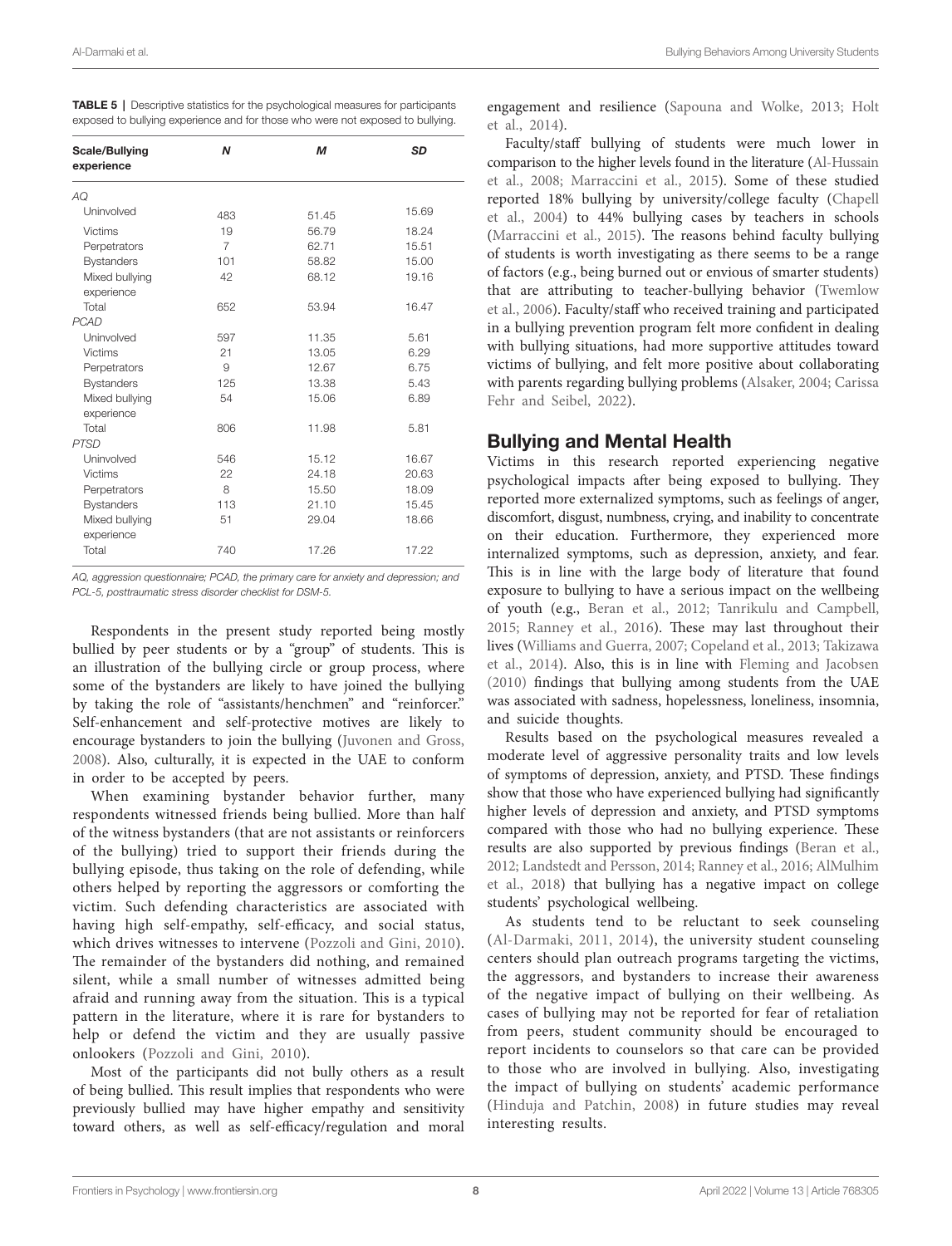<span id="page-9-0"></span>

| <b>Measure</b> | Mean square | df             | F      | Sig   |
|----------------|-------------|----------------|--------|-------|
| AQ             |             |                |        |       |
| Between groups | 3637.61     | $\overline{4}$ | 14.52* | 0.000 |
| Within groups  | 250.51      | 647            |        |       |
| Total          |             | 651            |        |       |
| <b>PCAD</b>    |             |                |        |       |
| Between groups | 254.93      | $\overline{4}$ | 7.82*  | 0.000 |
| Within groups  | 32.59       | 801            |        |       |
| Total          |             | 805            |        |       |
| <b>PTSD</b>    |             |                |        |       |
| Between groups | 3082.57     | $\overline{4}$ | 10.96* | 0.000 |
| Within groups  | 281.33      | 735            |        |       |
| Total          |             | 739            |        |       |

*AQ, aggression questionnaire; PCAD, the primary care for anxiety and depression; and PCL-5, posttraumatic stress disorder checklist for DSM-5.* \**p <0.05.*

Those who bullied others exhibited significantly higher levels of aggression as compared with those who did not experience any form of bullying. This suggests that they possess more aggressive traits than their peers which may explain in part, their tendency to bully others. This is consistent with previous research (e.g., [Undheim and Sund, 2010](#page-12-16); [Sigurdson et al., 2014](#page-12-13)).

#### Bullying Preventions

Although participants' most frequent recommended strategies for dealing with bullying was dismissal of the aggressors, if they ignore a written warning after the first episode, such action would have negative implications for students and their parents. Suspending students for problematic behavior may place them at a higher risk of academic failure, alienation, future antisocial behavior, or other social problems ([American](#page-11-40)  [Academy of Pediatrics, 2003;](#page-11-40) [Arcia, 2006\)](#page-11-41). The most effective bullying prevention programs are whole school approaches in combination with a multi-tiered public health model (for reviews see [Rivara and Le Menestrel, 2016](#page-12-29)). Anti-bullying programs are usually most efficient when implemented with older students rather than younger ones (Smith et al., 2003).

# Limitations

Despite its interesting findings, this study has some limitations. The definition provided for bullying in the survey may not have been broad enough to capture all types and forms of bullying. Participants may have relied on their own understanding of bullying to report their experiences. Therefore, they may have reported what they perceived as bullying which means that some forms of bullying may have not been considered (United Nations Education and Scientific Cultural Organization, 2009; [AlMulhim et al., 2018\)](#page-11-7). Future research should provide explicit definitions of the full range of bullying behaviors to help identify them more accurately. Also, poly-victimization was not controlled ([Ford and Delker, 2018\)](#page-11-42). Researchers have discussed the limitations of the cross-sectional approach (e.g., [Landstedt and Persson, 2014](#page-11-39)), with no mechanism to establish a temporal relationship, this study was unable to determine whether bullying leads to mental health problems and aggression or if these factors pre-date bullying. Another limitation is the

use of a self-report screening measure for posttraumatic stress symptomatology, not a diagnostic interview for PTSD [\(Blevins](#page-11-23)  [et al., 2015\)](#page-11-23). The incidence of PTSD may therefore be overor under-reported. Although some participants reported inability to concentrate on their studies, the impact of bullying on academic performance was not examined. In this study, the psychological variables (i.e., aggression, depression and anxiety, and PTSD) have been measured using Likert scale and analyzed using parametric tests which might be not the best appropriate choice. Additionally, two of the reported correlations are below 0.50 and, therefore, caution should be practiced in interpreting these results. Lastly, the current study was based on a sample that consisted predominantly of Emirati university students and, therefore, its generalizability to other settings might be limited.

In conclusion, this study provides a unique contribution to our understanding of bullying behavior of college students within UAE. As systematic reporting of incidences of bullying [\(United Nations Education and Scientific Cultural Organization,](#page-12-10)  [2019\)](#page-12-10) is important to our understanding of this behavior. The findings of the present study can serve as a baseline for future research in this area. Our findings showed that incidents of bullying exist in the university setting and have adverse impact on students' mental health. The need for frequent data collection to discover trends (increase or decrease in bullying behavior) among college student population is also crucial ([United Nations Education and Scientific Cultural](#page-12-10)  [Organization, 2019](#page-12-10)).

# **CONCLUSION**

Experiences of bullying seem to impact college students' mental health in the UAE. Most bullying occurs using traditional ways, such as face-to-face bullying, verbal, and physical. Only a small percentage of bullying occurs using social media/cyberbullying. The lower rates of cyberbullying than traditional bullying could be due to cyberbullying being a recent type of bullying. Many respondents witnessed friends being bullied. More than half of the witness bystanders tried to support their friends during the bullying episode.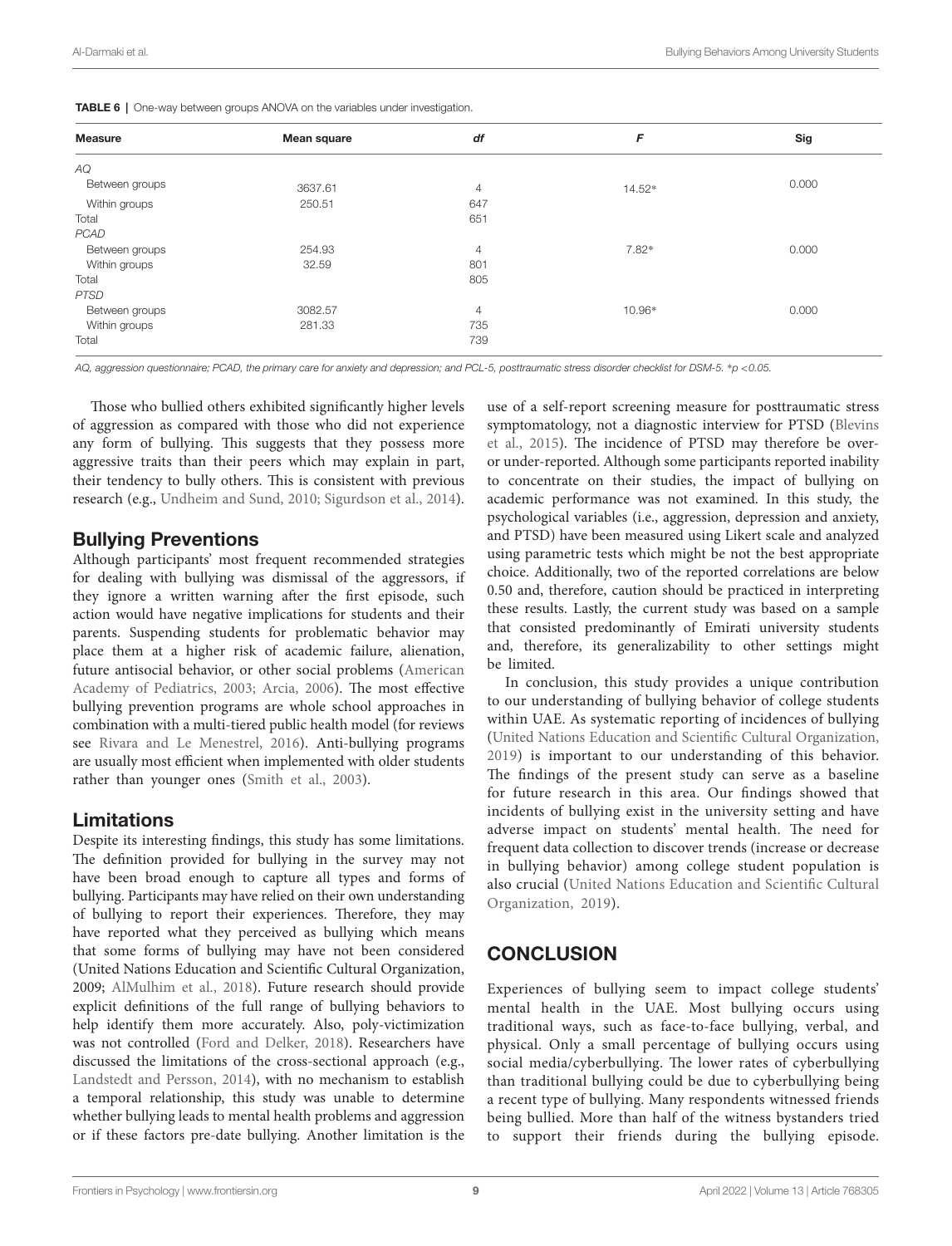This is expected, as Emirati cultural norms are characterized with strong sense of moral obligation toward fellowship, helping others, and rescuing those in needs. Most of the participants did not bully others as a result of being bullied. Empirical research is needed to investigate this issue further. Faculty/staff bullying of students were much lower in comparison to the higher levels found in other studies. In the UAE, faculty have a highly influential role in developing and nurturing students. Therefore, it is important to raise their awareness of bullying to reduce, detect and deal with bullying effectively. Strategies for dealing with bullying and Promoting students' wellbeing among faculty and staff can also increase their awareness of the impact of bullying on students' mental health.

Victims reported experiencing negative psychological impacts after being exposed to bullying, such as feelings of anger, discomfort, crying, inability to concentrate on education, depression, anxiety, and fear. Those who have experienced bullying had significantly higher levels of depression and anxiety, and PTSD symptoms compared with those who had no bullying experience. There is a pressing need for psychological help for those who were exposed to bullying. Whether they had sought help from the university counseling services was not investigated. Students impacted by bullying should be encouraged to seek counseling for psychological support. Students should be encouraged to report incidents to counselors so that care can be provided to those who are involved in bullying.

There is a need to investigate the impact of bullying on students' academic performance. Those who bullied others exhibited significantly higher levels of aggression as compared with those who did not experience any form of bullying. Although jealousy and physical appearance seem to be among the main reasons for bullying in our study, future research needs to investigate in depth reasons for bullying to broaden our understanding of such factors so that strategies can be developed to tackle this issue.

It is important to focus on sustainable prevention and intervention strategies that work with the entire university by involving staff and faculty as well as other stakeholders, such as parents. Effective bullying prevention programs are whole school approaches in combination with a multi-tiered public health model.

Therefore, efforts need to focus on developing preventive programs to increase students' awareness of bullying and its negative impact on campus environment. Offering psychological help for those who were exposed to bullying would help them to deal effectively with this trauma.

# **REFERENCES**

- <span id="page-10-5"></span>Abdirahman, H., Fleming, L. C., and Jacobsen, K. H. (2013). Parental involvement and bullying among middle school students in North Africa. *East Mediterr. Health J.* 19, 227–233. doi: [10.26719/2013.19.3.227](https://doi.org/10.26719/2013.19.3.227)
- <span id="page-10-1"></span>Alami, A., Shahghasemi, Z., Ghochan, A. D. M., and Baratpour, F. (2015). Students' aggression and its relevance to personal, family, and social factors. *Iran Red Crescent Med. J.* 17, e20017–e20026. doi: [10.5812/ircmj.20017](https://doi.org/10.5812/ircmj.20017)

# DATA AVAILABILITY STATEMENT

The original contributions presented in the study are included in the article/**[Supplementary Material](#page-10-2)**; further inquiries can be directed to the corresponding author.

### ETHICS STATEMENT

The studies involving human participants were reviewed and approved by Research Ethics Committee (REC)-Zayed University, Abu Dhabi, UAE. The approved committee's reference number is ZU14\_122\_F. We have used a written informed consent which was given to all participants. The patients/participants provided their written informed consent to participate in this study.

# AUTHOR CONTRIBUTIONS

DH contributed in the research initial design and the first draft of the manuscript. All authors contributed to the article and approved the submitted version.

# FUNDING

Zayed University funded this research (grant numbers R16066, 2016) and approved the application to conduct this research (ZU14\_122\_F).

# <span id="page-10-2"></span>ACKNOWLEDGMENTS

The authors would like to acknowledge Zayed University for providing the fund to conduct this study. Also, the authors would like to acknowledge Man Chung's involvement in the early stage of this research and all students who participated in this study. Gratitude also goes to Farry Bruce Jeffirey for editing the final version of the manuscript. We would like to thank Prof. Hamzeh Dodeen from UAE University for his feedback on the statistical analysis.

# SUPPLEMENTARY MATERIAL

The Supplementary Material for this article can be found online at: [https://www.frontiersin.org/articles/10.3389/fpsyg.2022.768305/](https://www.frontiersin.org/articles/10.3389/fpsyg.2022.768305/full#supplementary-material) [full#supplementary-material](https://www.frontiersin.org/articles/10.3389/fpsyg.2022.768305/full#supplementary-material)

- <span id="page-10-4"></span>Al-Darmaki, F. R. (2011). Problems and preferences for source of help among united Arab Emiartes university students. *Int. J. Adv. Couns.* 33, 293–308. doi: [10.1007/s10447-011-9136-2](https://doi.org/10.1007/s10447-011-9136-2)
- <span id="page-10-3"></span>Al-Darmaki, F. R. (2014). Predictors of counseling center use among college students in the United Arab Emirates. *Int. Perspect. Psychol.: Res. Pract. Consult.* 3, 48–61. doi: [10.1037/a0035160](https://doi.org/10.1037/a0035160)
- <span id="page-10-0"></span>Al-Hussain, S. M., Al-Haidari, M. S., Kouri, N. A., El-Migdadi, F., Al-Safar, R. S., and Mohammad, M. A. (2008). Prevalence of mistreatment and justice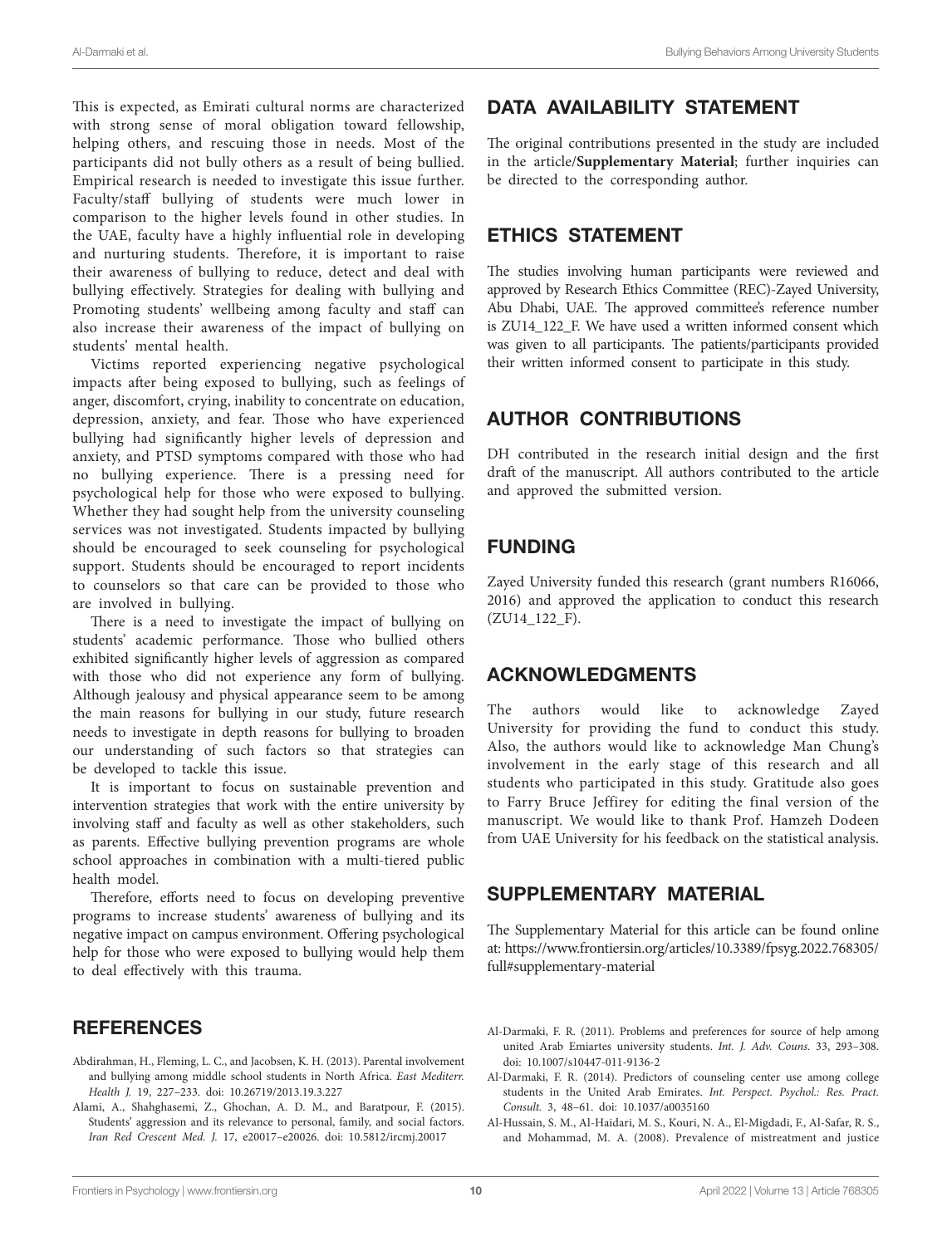of grading system in five health related faculties in Jordan University of Science and Technology. *Med. Teach.* 30, e82–e86. doi: [10.1080/01421590801938845](https://doi.org/10.1080/01421590801938845)

- <span id="page-11-7"></span>AlMulhim, A. A., Nasir, M., AlThukair, A., AlNasser, M., Pikard, J., Ahmer, S., et al. (2018). Bullying among medical and nonmedical students at a university in eastern Saudi Arabia. *J. Fam. Community Med.* 25, 211–216. doi: [10.4103/](https://doi.org/10.4103/jfcm.JFCM_92_17) [jfcm.JFCM\\_92\\_17](https://doi.org/10.4103/jfcm.JFCM_92_17)
- <span id="page-11-36"></span>Alsaker, F. D. (2004). "Bernese programme against victimisation in kindergarten and elementary school," in *Bullying in Schools: How Successful Can Interventions Be*, 289–306.
- <span id="page-11-22"></span>AlSheikh, M., Hamid, A., AlGhorani, M., Al-Darmaki, F., and Darwish, A. (2011). Bullying and Aggressive behavior among school students in uae: types, causes and strategies for reducing it. Ministry of Presidential Affairs. Abu Dhabi, UAE.
- <span id="page-11-40"></span>American Academy of Pediatrics (2003). Committee on school health out-ofschool suspension and expulsion. *Pediatrics* 112, 1206–1209. doi: [10.1542/](https://doi.org/10.1542/peds.112.5.1206) [peds.112.5.1206](https://doi.org/10.1542/peds.112.5.1206)
- <span id="page-11-41"></span>Arcia, E. (2006). Achievement and enrollment status of suspended students. *Educ. Urban Soc.* 38, 359–369. doi: [10.1177/0013124506286947](https://doi.org/10.1177/0013124506286947)
- <span id="page-11-14"></span>Arseneault, L., Bowes, L., and Shakoor, S. (2010). Bullying victimization in youths and mental health problems: 'much ado about nothing'? *Psychol. Med.* 40, 717–729. doi: [10.1017/S0033291709991383](https://doi.org/10.1017/S0033291709991383)
- <span id="page-11-29"></span>Bauman, S., and Newman, M. L. (2013). Testing assumptions about cyberbullying: perceived distress associated with acts of conventional and cyber bullying. *Psychol. Violence* 3, 27–38. doi: [10.1037/a0029867](https://doi.org/10.1037/a0029867)
- <span id="page-11-28"></span>Beran, T. N., Rinaldi, C., Bickham, D. S., and Rich, M. (2012). Evidence for the need to support adolescents dealing with harassment and cyber-harassment: prevalence, progression, and impact. *Sch. Psychol. Int.* 33, 562–576. doi: [10.1177/0143034312446976](https://doi.org/10.1177/0143034312446976)
- <span id="page-11-8"></span>Bjärehed, M., Thornberg, R., Wänström, L., and Gini, G. (2020). Mechanisms of moral disengagement and their associations with indirect bullying, direct bullying, and pro- aggressive bystander behavior. *J. Early Adolesc.* 40, 28–55. doi: [10.1177/0272431618824745](https://doi.org/10.1177/0272431618824745)
- <span id="page-11-23"></span>Blevins, C. A., Weathers, F. W., Davis, M. T., Witte, T. K., and Domino, J. L. (2015). The posttraumatic stress disorder checklist for DSM-5 (PCL-5): development and initial psychometric evaluation. *J. Trauma. Stress.* 28, 489–498. doi: [10.1002/jts.22059](https://doi.org/10.1002/jts.22059)
- <span id="page-11-31"></span>Boulton, M. J., Boulton, L., Down, J., Sanders, J., and Craddock, H. (2017). Perceived barriers that prevent high school students seeking help from teachers for bullying and their effects on disclosure intentions. *J. Adolesc.* 56, 40–51. doi: [10.1016/j.adolescence.2016.11.009](https://doi.org/10.1016/j.adolescence.2016.11.009)
- <span id="page-11-32"></span>Burns, S., Cross, D., and Maycock, B. (2010). "That could be me squishing chips on someone's car." How friends can positively influence bullying behaviors. *J. Prim. Prev.* 31, 209–222. doi: [10.1007/s10935-010-0218-4](https://doi.org/10.1007/s10935-010-0218-4)
- <span id="page-11-0"></span>Buss, A. H., and Perry, M. (1992). The aggression questionnaire. *J. Pers. Soc. Psychol.* 63, 452–459. doi: [10.1037/0022-3514.63.3.452](https://doi.org/10.1037/0022-3514.63.3.452)
- <span id="page-11-21"></span>Campbell, M., Spears, B., Slee, P., Butler, D., and Kift, S. (2012). Victims' perceptions of traditional and cyberbullying, and the psychosocial correlates of their victimization. *Emot. Behav. Diffic.* 17, 389–401. doi: [10.1080/13632752.2012.704316](https://doi.org/10.1080/13632752.2012.704316)
- <span id="page-11-37"></span>Carissa Fehr, F., and Seibel, M. (2022). Nursing students and cognitive rehearsal training as an antibullying strategy: a Canadian national study. *J. Nurs. Educ.* 61, 80–87. doi: [10.3928/01484834-20211213-04](https://doi.org/10.3928/01484834-20211213-04)
- <span id="page-11-2"></span>Carlyle, K. E., and Steinman, K. J. (2007). Demographic differences in the prevalence, co-occurrence, and correlates of adolescent bullying at school. *J. Sch. Health* 77, 623–629. doi: [10.1111/j.1746-1561.2007.00242.x](https://doi.org/10.1111/j.1746-1561.2007.00242.x)
- <span id="page-11-10"></span>Chapell, M., Casey, D., De La Cruz, C. D., Ferrell, J., Forman, J., Lipkin, R., et al. (2004). Bullying in college by students and teachers. *Adolescence* 39, 53–64.
- <span id="page-11-17"></span>Chen, Y. Y., and Huang, J. H. (2015). Precollege and in-college bullying experiences and health-related quality of life among college students. *Pediatrics* 135, 18–25. doi: [10.1542/peds.2014-1798](https://doi.org/10.1542/peds.2014-1798)
- <span id="page-11-38"></span>Copeland, W. E., Wolke, D., Angold, A., and Costello, E. J. (2013). Adult psychiatric outcomes of bullying and being bullied by peers in childhood and adolescence. *JAMA Psychiatry* 70, 419–426. doi: [10.1001/](https://doi.org/10.1001/jamapsychiatry.2013.504) [jamapsychiatry.2013.504](https://doi.org/10.1001/jamapsychiatry.2013.504)
- <span id="page-11-11"></span>Craig, W., Harel-Fisch, Y., Fogel-Grinvald, H., Dostaler, S., Hetland, J., Simons-Morton, B., et al. (2009). A cross-national profile of bullying and victimization among adolescents in 40 countries. *Int. J. Public Health* 54, 216–224. doi: [10.1007/s00038-009-5413-9](https://doi.org/10.1007/s00038-009-5413-9)
- <span id="page-11-1"></span>El-Rufaie, O. E. F., Absood, G. H., and Abou-Saleh, M. T. (1997). The primary care anxiety and depression (PCAD) scale: a culture-oriented screening scale. *Acta Psychiatr. Scand.* 95, 119–124. doi: [10.1111/j.1600-0447.1997.tb00384.x](https://doi.org/10.1111/j.1600-0447.1997.tb00384.x)
- <span id="page-11-15"></span>Erdur-Baker, Ö. (2009). Peer victimization, rumination, and problem solving as risk contributors to adolescents' depressive symptoms. *J. Psychol.* 143, 78–90. doi: [10.3200/JRLP.143.1.78-90](https://doi.org/10.3200/JRLP.143.1.78-90)
- <span id="page-11-27"></span>Fleming, L. C., and Jacobsen, K. H. (2010). Bullying among middle-school students in low and middle income countries. *Health Promot. Int.* 25, 73–84. doi: [10.1093/heapro/dap046](https://doi.org/10.1093/heapro/dap046)
- <span id="page-11-42"></span>Ford, J. D., and Delker, B. C. (2018). Polyvictimization in childhood and its adverse impacts across the lifespan: introduction to the special issue. *J. Trauma Dissociation* 19, 275–288. doi: [10.1080/15299732.2018.1440479](https://doi.org/10.1080/15299732.2018.1440479)
- <span id="page-11-18"></span>Giovazolias, T., and Malikiosi-Loizos, M. (2015). "Bullying at Greek universities: an empirical study" in *Bullying Among University Students: Cross-national Perspectives*. eds. H. Cowie and C. A. Myers (Routledge), 110–126.
- <span id="page-11-6"></span>Gruber, J. E., and Fineran, S. (2008). Comparing the impact of bullying and sexual harassment victimization on the mental and physical health of adolescents. *Sex Roles J. Res.* 59, 1–13. doi: [10.1007/s11199-008-9431-5](https://doi.org/10.1007/s11199-008-9431-5)
- <span id="page-11-13"></span>Haynie, D. L., Eitel, P., Crump, A. D., and Yu, K. (2001). Bullies, victims, and bully/victims: distinct groups of at-risk youth. *J. Early Adolesc.* 21, 29–49. doi: [10.1177/0272431601021001002](https://doi.org/10.1177/0272431601021001002)
- <span id="page-11-5"></span>Hinduja, S., and Patchin, J. W. (2008). Cyberbullying: an exploratory analysis of factors related to offending and victimization. *Deviant Behav.* 29, 129–156. doi: [10.1080/01639620701457816](https://doi.org/10.1080/01639620701457816)
- <span id="page-11-19"></span>Holt, M. K., Green, J. G., Reid, G., DiMeo, A., Espelage, D. L., Felix, E. D., et al. (2014). Associations between past bullying experiences and psychosocial and academic functioning among college students. *J. Am. Coll. Heal.* 62, 552–560. doi: [10.1080/07448481.2014.947990](https://doi.org/10.1080/07448481.2014.947990)
- <span id="page-11-24"></span>International Test Commission (2001). International guidelines for test use. *Int. J. Test.* 1, 93–114. doi: [10.1207/S15327574IJT0102\\_1](https://doi.org/10.1207/S15327574IJT0102_1)
- <span id="page-11-34"></span>Johnson, S. L., Finigan, N., Bradshaw, C., Haynie, D., and Cheng, T. (2013). Urban African American parents' messages about violence. *J. Adolesc. Res.* 28, 511–534. doi: [10.1177/0743558412447859](https://doi.org/10.1177/0743558412447859)
- <span id="page-11-30"></span>Juvonen, J., and Gross, E. F. (2008). Extending the school grounds? - bullying experiences in cyberspace. *J. Sch. Health* 78, 496–505. doi: [10.1111/j.1746-1561.2008.00335.x](https://doi.org/10.1111/j.1746-1561.2008.00335.x)
- <span id="page-11-20"></span>Kazarian, S. S., and Ammar, J. (2013). School bullying in the Arab world: a review. *Arab J. Psychiatr.* 24, 37–45. doi: [10.12816/0000097](https://doi.org/10.12816/0000097)
- <span id="page-11-16"></span>Klomek, A. B., Kleinman, M., Altschuler, E., Marrocco, F., Amakawa, L., and Gould, M. S. (2011). High school bullying as a risk for later depression and suicidality. *Suicide Life Threat. Behav.* 41, 501–516. doi: [10.1111/j.1943-278X.2011.00046.x](https://doi.org/10.1111/j.1943-278X.2011.00046.x)
- <span id="page-11-25"></span>Kraft, E. M., and Wang, J. (2010). An exploratory study of the cyberbullying and cyberstalking experiences and factors related to victimization of students at a public liberal arts college. *Int. J. Technoethics* 1, 74–91. doi: [10.4018/](https://doi.org/10.4018/jte.2010100106) [jte.2010100106](https://doi.org/10.4018/jte.2010100106)
- <span id="page-11-39"></span>Landstedt, E., and Persson, S. (2014). Bullying, cyberbullying, and mental health in young people. *Scand. J. Public Health* 42, 393–399. doi: [10.1177/1403494814525004](https://doi.org/10.1177/1403494814525004)
- <span id="page-11-9"></span>Lee, E. B. (2017). Cyberbullying: prevalence and predictors among African American young adults. *J. Black Stud.* 48, 57–73. doi: [10.1177/0021934716678393](https://doi.org/10.1177/0021934716678393)
- <span id="page-11-3"></span>Liang, H., Flisher, A. J., and Lombard, C. J. (2007). Bullying, violence, and risk behavior in south African school students. *Child Abuse Negl.* 31, 161–171. doi: [10.1016/j.chiabu.2006.08.007](https://doi.org/10.1016/j.chiabu.2006.08.007)
- <span id="page-11-26"></span>Lindsay, M., and Krysik, J. (2012). Online harassment among college students: a replication incorporating new internet trends. *Inf. Commun. Soc.* 15, 703–719. doi: [10.1080/1369118X.2012.674959](https://doi.org/10.1080/1369118X.2012.674959)
- <span id="page-11-4"></span>Lund, E. M., and Ross, S. W. (2017). Bullying perpetration, victimization, and demographic differences in college students: a review of the literature. *Trauma Violence Abuse* 18, 348–360. doi: [10.1177/1524838015620818](https://doi.org/10.1177/1524838015620818)
- <span id="page-11-12"></span>Lundskow, G. (2013). *The Sociology of Religion: A Substantive and Transdisciplinary Approach.* SAGE Publications, Inc.
- <span id="page-11-35"></span>Marraccini, M. E., Weyandt, L. L., and Rossi, J. S. (2015). College students' perceptions of professor/instructor bullying: questionnaire development and psychometric properties. *J. Am. Coll. Heal.* 63, 563–572. doi: [10.1080/](https://doi.org/10.1080/07448481.2015.1060596) [07448481.2015.1060596](https://doi.org/10.1080/07448481.2015.1060596)
- <span id="page-11-33"></span>Méndez, I., Ruiz-Esteban, C., and López-García, J. J. (2017). Risk and protective factors associated to peer school victimization. *Front. Psychol.* 8:441. doi: [10.3389/fpsyg.2017.00441](https://doi.org/10.3389/fpsyg.2017.00441)